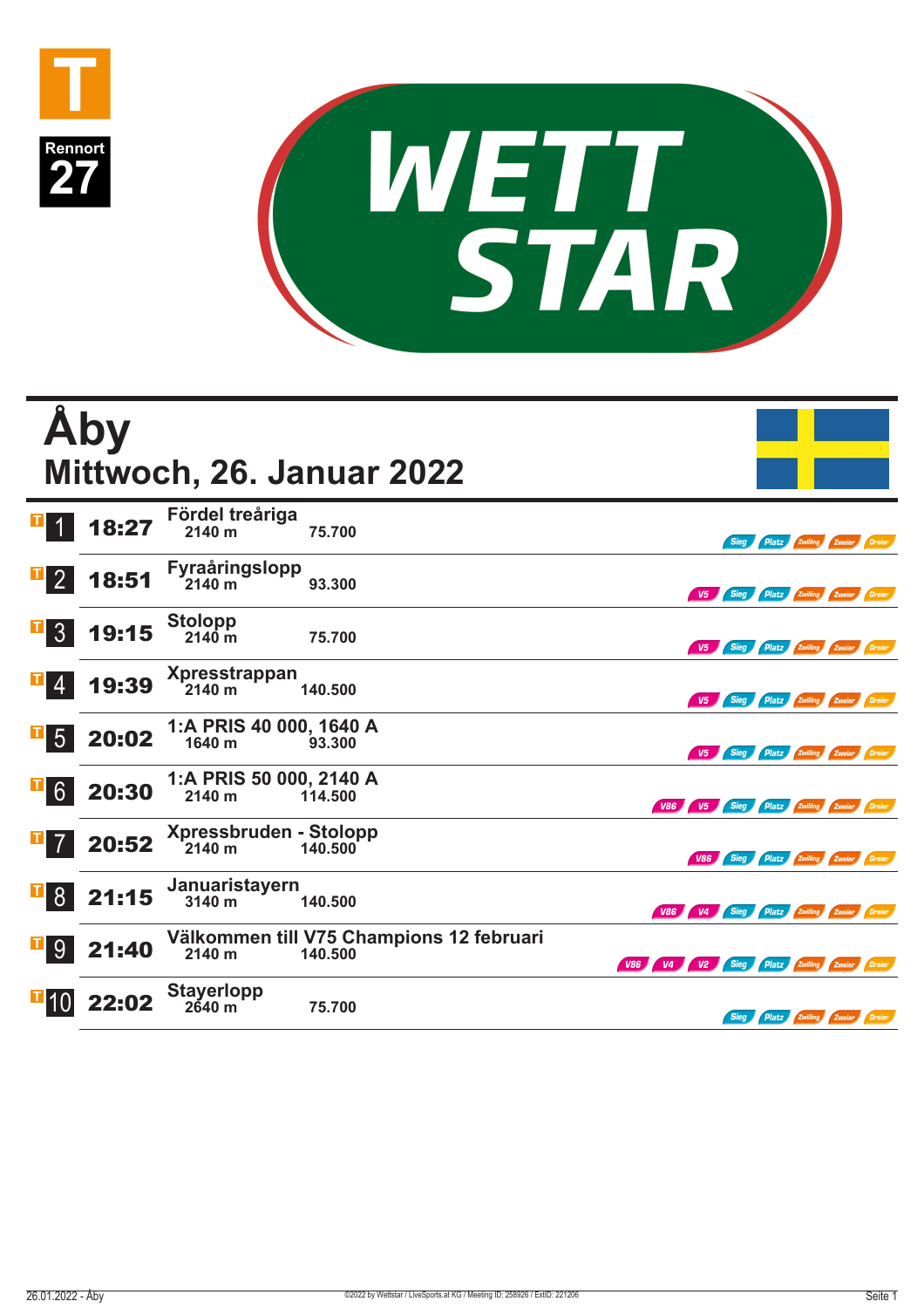| <u> 26.01.2022 - Åby</u>                                                                                                                                                                                                                                                                                                              |                                                                                                                                                                                                                                                                                                         |                                                                                                                                                                                                          |                                                                                                                                                                                                                                                    | Rennen #8                                                                                                                                                                                                                                                                                                |                                                                                                                                                                                                         |                                                                                                                                                                                                                                                                                                   |                                                                                                                                                                                     |                                                                                                                                                                                                                                                                                                                                           | Seite 2                                                                                                 |
|---------------------------------------------------------------------------------------------------------------------------------------------------------------------------------------------------------------------------------------------------------------------------------------------------------------------------------------|---------------------------------------------------------------------------------------------------------------------------------------------------------------------------------------------------------------------------------------------------------------------------------------------------------|----------------------------------------------------------------------------------------------------------------------------------------------------------------------------------------------------------|----------------------------------------------------------------------------------------------------------------------------------------------------------------------------------------------------------------------------------------------------|----------------------------------------------------------------------------------------------------------------------------------------------------------------------------------------------------------------------------------------------------------------------------------------------------------|---------------------------------------------------------------------------------------------------------------------------------------------------------------------------------------------------------|---------------------------------------------------------------------------------------------------------------------------------------------------------------------------------------------------------------------------------------------------------------------------------------------------|-------------------------------------------------------------------------------------------------------------------------------------------------------------------------------------|-------------------------------------------------------------------------------------------------------------------------------------------------------------------------------------------------------------------------------------------------------------------------------------------------------------------------------------------|---------------------------------------------------------------------------------------------------------|
| <b>WANN STARTET IHR PFERD</b>                                                                                                                                                                                                                                                                                                         |                                                                                                                                                                                                                                                                                                         |                                                                                                                                                                                                          |                                                                                                                                                                                                                                                    |                                                                                                                                                                                                                                                                                                          |                                                                                                                                                                                                         |                                                                                                                                                                                                                                                                                                   |                                                                                                                                                                                     |                                                                                                                                                                                                                                                                                                                                           |                                                                                                         |
| Abercrombie A.F.<br>Above Art<br>Alert Vendil<br>Ambras Vici<br>Amorcer Levallo<br>Amore Passo V.W.<br>Anothercupofcoffee<br>Antibes<br>Aperol Broline<br>Appaloosa<br>Atout Du Hainaut<br><b>Barbados Mail</b><br>Bellmondo<br><b>Benellie</b><br>Benjamin Evo<br><b>Bette Nock</b><br>Bordeaux Ale'<br>Bottnas Idol<br>Bubba Degato | $\mathbf{1}$<br>Cambria<br>3<br>Cascabella<br>6<br>Cash Bore<br>1<br>5<br>8<br>$\mathbf{1}$<br>Debutante<br>2<br>$\overline{7}$<br>8<br>Digital Indy<br>9<br>Digital Stair<br>6<br>Donna<br>5<br>Durello<br>$\overline{4}$<br>9<br>El Toro<br>6<br>4<br>Eyecandy<br>10 <sup>10</sup><br>Faith Trot<br>8 | <b>Courtly Kronos</b><br>Crossfire Simoni<br>Darlington Fame<br>Decent Look<br>Destiny's Diamond<br>Eddie The Eagle<br>Exclusive J.M.<br>Finndals Hunter                                                 | $\,8\,$<br>10<br>4<br>$\overline{2}$<br>5<br>$\overline{7}$<br>$\sqrt{3}$<br>$\sqrt{2}$<br>$\overline{7}$<br>8<br>10<br>10<br>5<br>6<br>8<br>1<br>$\overline{7}$<br>$\overline{7}$<br>$\mathbf{1}$                                                 | Flash Håleryd<br>Giannas Love<br>Gladys Knight<br>Gloster Gladiator<br>Gullabo Däck Bling<br>Haha Ha<br>Halakazam<br>Hot Hot Hot<br>Ingela K.<br>Joker Of Steel<br>Keegan Trot<br>Leroy Schermer<br>Lord Tobin<br>Love Håleryd<br>Major Tallmadge<br>Maltese Magic<br>Mango Tango<br>Merge'em<br>Move It | 9<br>3<br>4<br>4<br>8<br>$\overline{7}$<br>10<br>6<br>$\overline{7}$<br>6<br>8<br>$\overline{2}$<br>$\mathbf{1}$<br>5<br>6<br>3<br>10<br>$\overline{2}$<br>4                                            | Namur<br>Nibali<br>Notorious Zon<br>One To Love<br>Ornello<br>Our Pearl<br>Ovation<br>Patriziore<br>Peak'n Chilli<br>Peppy's Pearl<br>Precious Lord<br>Princess Kloster<br>Puycheric Wine<br>Quita Futura<br>Quite A Soldier<br>Rizzi Brodda<br>Sandsjöns Enzo<br>Scarlet Chame M.<br>Senator Roc | $\overline{4}$<br>10<br>$\overline{2}$<br>$\mathbf{1}$<br>8<br>3<br>3<br>3<br>3<br>$\overline{7}$<br>5<br>5<br>$\overline{2}$<br>3<br>8<br>$\overline{7}$<br>9<br>$\mathbf{1}$<br>9 | Souvenir d'Inverne<br>Star Advisor Joli<br>Staro Leonardo<br>Svempa Laday<br>Take Me Sober<br>Tasherit<br><b>Teton Farfetch</b><br>That's It<br><b>Tour Eiffel</b><br>Tresexton<br>Ubiquarian Face<br>Unit Brodde<br>Valokaja Hindö<br>Västerboonthenews<br><b>Vikings Preacher</b><br>Vinci Love<br>Woudstra<br>You Again<br>Zenit Brick | 5<br>9<br>9<br>$\overline{4}$<br>$\overline{7}$<br>4<br>4<br>6<br>6<br>9<br>5<br>9<br>9<br>8<br>3<br>9  |
| <b>WANN STARTET IHR JOCKEY / FAHRER</b><br>Adrian Kolgjini<br>Bo Falsig<br><b>Christian Fiore</b><br>Gustav Johansson<br>Hans Crebas<br>Joakim Lövgren<br>Jonathan Carre<br>Kevin Oscarsson<br>Lise Lotte Lindgren<br>Markus Niklasson<br>Peter Untersteiner<br><b>Robert Berah</b><br>Thomas Uhrberg                                 | 9<br>5,8<br>5.9<br>8<br>1,7<br>5,9,10<br>8,9<br>1,5,6,9<br>6<br>4.7.8<br>4.5.7<br>$\overline{7}$<br>1.4.6.7.9                                                                                                                                                                                           |                                                                                                                                                                                                          | André Eklundh<br>Carl Johan Jepson<br><b>Claes Svensson</b><br>Hanna Lähdekorpi<br>Janne Svart<br>Johan Svensson<br>Julian Cordeau<br>Kim Eriksson<br>Magnus Jakobsson<br>Per Nordström<br>Preben Sövik<br>Stefan Persson<br><b>Victor Rosleff</b> |                                                                                                                                                                                                                                                                                                          | 1,3,4,7,9<br>1,3,4,6,9,10<br>2,3,4,10<br>5,8<br>5<br>$\overline{2}$<br>10<br>4,5<br>1,2,9<br>3.7<br>3.10<br>1,2,4,6,7,8,9,10<br>1,2,4,8                                                                 | Hans Adler<br>Jeppe Rask<br>Ken Ecce<br>Marc Elias<br>Peter Ingves                                                                                                                                                                                                                                | Anton Knutsson<br>Christian Cracchiolo<br>Conrad Lugauer<br>Johan Untersteiner<br>Lars Anvar Kolle<br><b>Rickard Svanstedt</b><br><b>Thomas Dalborg</b><br>Wilma Karlsson           | 8<br>$\mathbf{1}$<br>1,3,8,9<br>3,10<br>6,7<br>2,3,4,5,6,7,9<br>3,6<br>2<br>3<br>6.7<br>$\mathbf{1}$<br>4.8<br>8                                                                                                                                                                                                                          |                                                                                                         |
| <b>WANN STARTET IHR TRAINER</b><br>Adrian Kolgjini<br>Ann-Margreth Persson<br><b>Claes Svensson</b><br>Emma E Johansson<br>Glenn H Persson<br>Hans Crebas<br>Joakim Lövgren<br>Jörgen Åsén<br>Lars Brindeborg<br>Michael Lönborg<br>Per Henriksen                                                                                     | 9<br>$\overline{4}$<br>2,3,4,10<br>$\overline{2}$<br>$\mathbf{1}$<br>1,7<br>5,9,10<br>1<br>8.9<br>6.7<br>1.9                                                                                                                                                                                            | Aki Markus Elo<br><b>Bo Falsig</b><br>Conny Görtz<br>Evelina Månsson<br>Håkan K Persson<br>Henrik Södervall<br>Johan Svensson<br>Josefine Ivehag<br>Lise Lotte Lindgren<br>Morten Melin<br>Per Nordström |                                                                                                                                                                                                                                                    | 3<br>5.8<br>5<br>10<br>9<br>$\mathbf{1}$<br>$\overline{c}$<br>3<br>6<br>6.7<br>3.7                                                                                                                                                                                                                       | Allan E Svane<br>Cecilia André<br>Conrad Lugauer<br>Gisela Pettersson<br>Hanna Lähdekorpi<br>Janne Svart<br>Johan Untersteiner<br>Kent Knutsson<br>Magnus Dahlén<br>Ola Karlsson<br>Per-Emil Henriksson | 7<br>3<br>1,3,8,9<br>1,7<br>5,8<br>5<br>2,3,5,6,7<br>8<br>10 <sup>1</sup><br>8.10<br>$\overline{7}$                                                                                                                                                                                               | Hans Adler<br>Jeppe Rask<br>Olof Thorson<br>Peter Leeb                                                                                                                              | André Eklundh<br><b>Christian Fiore</b><br>David Persson<br>Giuseppe Lubrano<br>Jonathan Carre<br>Kim Pedersen<br>Marcus Lindgren                                                                                                                                                                                                         | 1,4,7<br>5,9<br>4<br>1,6<br>10<br>$6\phantom{a}$<br>8,9<br>$\overline{2}$<br>5,6<br>8<br>$\overline{4}$ |

**Philip Di Luca 9 Preben Sövik 3,10 Rickard Svanstedt 1 Rigmor Jakobsson 2,6 Robert Bergh 7 Roger Persson 9 Sofia Aronsson 4,9 Stefan Granlund 4,8 Stein Ivar Klöven 2 Stephanie J Werder 4 Thomas Dalborg 4,8 Tomas Malmqvist 3,6 Tomas S Andersson 1 Ulf Borekull 4 Ulf Stenströmer 9 Veronica Haglund 8**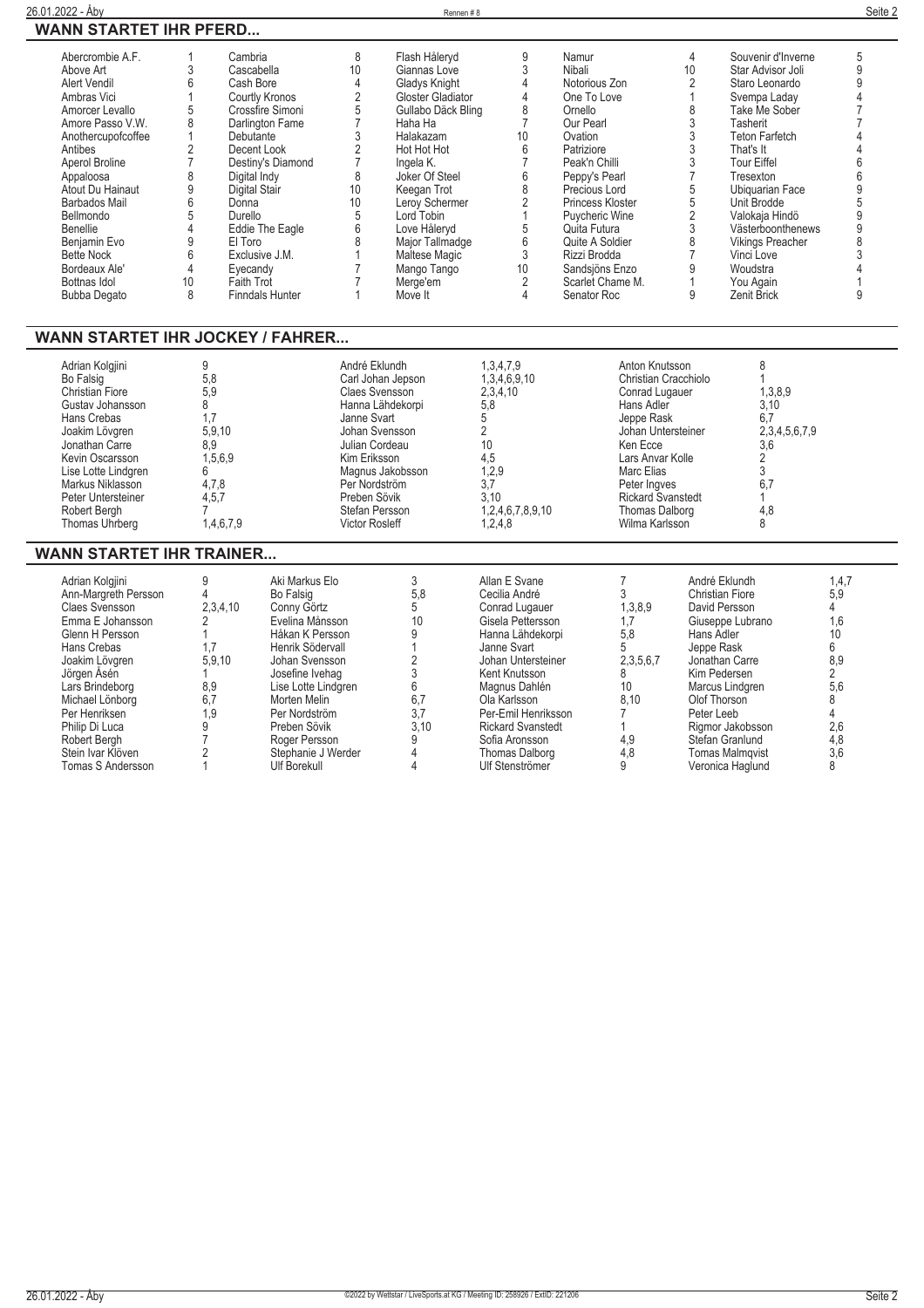| 26.01.2022 - Åby         |                                                                                                                                                         |                                                                                                        | Rennen#1                                                                                                                                                                                                          | Seite 3                                                                                                                                                                                                                                                                                                                                                              |
|--------------------------|---------------------------------------------------------------------------------------------------------------------------------------------------------|--------------------------------------------------------------------------------------------------------|-------------------------------------------------------------------------------------------------------------------------------------------------------------------------------------------------------------------|----------------------------------------------------------------------------------------------------------------------------------------------------------------------------------------------------------------------------------------------------------------------------------------------------------------------------------------------------------------------|
| $ \mathbf{T} $           | 2140 m<br>75.700<br>18:27<br><b>Bänderstart</b>                                                                                                         | Fördel treåriga<br>ägare och körsven.                                                                  | Rennpreis: 75.700 (30.000 15.000 10.000 6.800 5.900 5.000 3.000)                                                                                                                                                  | Fördel treåriga3-åriga och äldre högst 40.000 kr. Körsvenskrav kat. 2. Körsvenner födda 040126 eller tidigare.2140 m. Tillägg 20 m för<br>4-åriga och äldre.Pris: 30.000-15.000-10.000-6.800-5.900-(5.000)-(3.000) kr. Lägst 1.50                                                                                                                                    |
|                          | <b>Sieg</b><br><b>Platz</b><br>Zwilling<br>Zweier                                                                                                       | <b>Dreier</b>                                                                                          |                                                                                                                                                                                                                   |                                                                                                                                                                                                                                                                                                                                                                      |
| 2140                     | Ziva<br>3j. br S (Varenne - Escalans)<br>Trainer: Hans Crebas<br>Besitzer: Westerink Richard & Turla Thi<br><b>Hans Crebas</b>                          | 29.000<br>16,3<br>22.12 Åby<br>05.12 Mantorp<br>12.08 Åby<br>27.07 Jägersro                            | 2021: 4 Starts - 0 Siege - 1 Platz 29.000<br>7 19.2 2140B<br>117.500<br>2 18,1 2140B<br>66.500 4,4 H Crebas<br>117.500 14,8 J Cordeau<br>dis 1640A<br>6 16,3 1640A<br>417.500                                     | 9,9 H Crebas<br>Jacara Du Pont*, Donnie Darko Font*, Lord<br>Al's Showmethehill, Ziva, Global Daylight<br>Custom Chef*, Sommerbrise, Joyeux Du Cy<br>6.7 H Crebas<br>Hnokki Speed*, Sunrise / Custom Chef                                                                                                                                                            |
|                          |                                                                                                                                                         | 26.05 Frankrike<br>25.500                                                                              | 16,1 2000B QU                                                                                                                                                                                                     | R Westerink<br>Qualifikation                                                                                                                                                                                                                                                                                                                                         |
| $\overline{\mathbf{2}}$  | <b>Lord Tobin</b><br>3j. br H (Tobin Kronos - Countesse Photo)<br>Trainer: Rickard Svanstedt<br>Besitzer: Partille Stall Nöjd Ab                        | 22.12 Åby<br>16.11 Axevalla<br>30.10 Färjestad                                                         | 2021: 2 Starts - 0 Siege - 2 Plätze 25.500<br>3 16,8 2140B<br>2 19,2 2140B<br>21,0.2140B QU                                                                                                                       | 117.500 41,3 R Svanstedt<br>Jacara Du Pont*, Donnie Darko Font*, Lord<br>66.500 6.5 R Svanstedt<br>Heartbeat Thunder, Lord Tobin, Al's Showm<br>R Svanstedt<br>Qualifikation                                                                                                                                                                                         |
| 2160                     | <b>Rickard Svanstedt</b>                                                                                                                                |                                                                                                        |                                                                                                                                                                                                                   |                                                                                                                                                                                                                                                                                                                                                                      |
| 3                        | Ambras Vici<br>4j. sv W (Orlando Vici - Ambras Dream)<br>Trainer: Conrad Lugauer<br>Besitzer: Osterrike Bauer Walter<br><b>Conrad Lugauer</b>           | 31.500<br>14.01 Kalmar<br>05.01 Jägersro<br>08.12 Jägersro<br>18.05 Jägersro                           | 2022: 2 Starts - 0 Siege - 1 Platz 16.500<br>dis 1640A<br>68.500<br>2 17,0 2140B<br>75.700<br>2 17,5 2140B<br>74.700<br>19,3 2160B QU                                                                             | 2021: 1 Start - 0 Siege - 1 Platz 15.000<br>4.6 M Elias<br>Arachis P.R., See You McAllan, Red Pond<br>3,4 C Lugauer<br>Tailored Arrival, Ambras Vici, Raider<br>7,7 C Lugauer<br>Ivory Am, Ambras Vici, Enge Baccus<br>M Waldmüller<br>Qualifikation                                                                                                                 |
|                          |                                                                                                                                                         | 30.500                                                                                                 |                                                                                                                                                                                                                   |                                                                                                                                                                                                                                                                                                                                                                      |
| 4                        | <b>Zlatan Gertorp</b><br>4j. br W (Googoo Gaagaa - Sea Cloud)<br>Trainer: Tomas S Andersson<br>Besitzer: M FI Team Geta Ab                              | 12.08 Åby<br>23.07 Axevalla<br>04.05 Axevalla<br>27.03 Axevalla                                        | 2021: 2 Starts - 0 Siege - 1 Platz 30.500<br>7 17,1•2140B<br>2 17,6 2140B<br>117,500 42.8 D Pieters<br>22,0 2140B QU<br>2140B QU                                                                                  | 129.500 16,6 A Svanstedt<br>Vermithrax, Quenchless Tile, Gargantua Ma<br>Humble Man, Zlatan Gertorp, Merci Charly<br>E Andersson<br>Qualifikation<br>E Andersson<br>Qualifikation                                                                                                                                                                                    |
|                          | <b>Carl Johan Jepson</b>                                                                                                                                |                                                                                                        |                                                                                                                                                                                                                   |                                                                                                                                                                                                                                                                                                                                                                      |
| 5                        | Abercrombie A.F.<br>4j. br W (S.J.'s Caviar - Global Trueromance)<br>Trainer: André Eklundh<br>Besitzer: Limmared Stall Wingait Hb<br>André Eklundh     | 26.500<br>18.11 Åby<br>02.11 Jägersro<br>27.09 Halmstad<br>07.06 Halmstad                              | 2021: 3 Starts - 0 Siege - 1 Platz 26.500<br>6 17,9 2140B<br>129.500<br>4 16,8 2140B<br>129.500<br>3 18,0 2140B<br>66.500<br>19,8 2140B QU                                                                        | 7.6 S Persson<br>Alisson Face, Holgero With Class, Jackson<br>7.7 S Persson<br>Irony, A Perfect Lover, Gogo Park<br>2.8 S Persson<br>Eieio, Gansch Ixi, Abercrombie A.F.<br>Qualifikation<br>J Untersteiner                                                                                                                                                          |
| 6                        | <b>Finndals Hunter</b><br>5j. b W (Text Me - Harrys Girl)<br>Trainer: Giuseppe Lubrano<br>Besitzer: Veddige Bore Schakt Ab<br><b>Kevin Oscarsson</b>    | 35.900<br>12.01 Åby<br>18.11 Åby<br>28.10 Åby<br>22.09 Åby<br>30.07 Halmstad                           | 2022: 1 Start - 0 Siege - 1 Platz 15.000<br>2 18,0 2160B<br>unpl 2140A<br>74.700 103,1 P Ingves<br>5 20,4 2160B<br>3 20.3.2140B<br>6 18,9 2140B                                                                   | 2021: 5 Starts - 0 Siege - 1 Platz 20.900<br>75.700 7.0 K Oscarsson<br>Rania Crowe, Finndals Hunter, Leandro Bok<br>Peach, Puycheric Wine, Satchmo M.S.<br>74.700 31,4 S Persson<br>Steady Victory, Eli Zelda, Lucia Di Quattro<br>74.700 50,5 C J Jepson<br>Celebrity Wise As, Diamond A.F., Finndals<br>56.500 59,8 T Uhrberg<br>Ten Penny, Ida Sisu, Manjula Fame |
| $\overline{\phantom{a}}$ | Anothercupofcoffee<br>4j. mbr W (Canepa Hanover - Cokette)<br>Trainer: Jörgen Åsén<br>Besitzer: Stelius Lars & Marcus Kjell Ås<br><b>Thomas Uhrberg</b> | 30.000<br>06.01 Åby<br>18.11 Aby<br>25.10 Halmstad<br>14.10 Åby<br>29.07 Aby                           | 2022: 1 Start - 0 Siege - 0 Plätze 1.500<br><b>U</b> 21,0•2140B<br>75.700 22,7 A Eklundh<br>129.500 9,3 A Eklundh<br>5 17,8 2140B<br>2 17,4 2140B<br><b>U</b> 18,7 2140B<br>74.700 13,9 J Ásén<br>24,7   2160B QU | 2021: 3 Starts - 0 Siege - 1 Platz 28.500<br>Peak'n Roll*, Denisa, Muscle Morique<br>Alisson Face, Holgero With Class, Jackson<br>108.000 61,3 K Oscarsson<br>Puycheric Wine, Anothercupofcoffee, Prutti<br>Leia Diablo, Gustaf Avenue, Goandget S.<br>A Eklundh                                                                                                     |
|                          | <b>One To Love</b>                                                                                                                                      | 26.000                                                                                                 | 2022: 1 Start - 0 Siege - 0 Plätze 1.500                                                                                                                                                                          | Qualifikation<br>2021: 4 Starts - 0 Siege - 1 Platz 24.500                                                                                                                                                                                                                                                                                                           |
| 8                        | 4j. mbr W (One Too Many - What Love Can D<br>Trainer: Henrik Södervall<br>Besitzer: M FI Stall Christina Hb(Söder<br><b>Victor Rosleff</b>              | 12.01 Aby<br>16.12 Halmstad<br>06.12 Halmstad<br>29.11 Halmstad                                        | U 18,5•2160B<br>75.700 12,4 V Rosleff<br>5 18,7 2140B<br>3 $18,9 \bullet 2140B$<br>66.500<br>6 18,5 2140B                                                                                                         | Rania Crowe, Finndals Hunter, Leandro Bok<br>66.500 19,0 H K Persson<br>Chic Bi*, Finegartner, Flashmans Capsella<br>5.6 H K Persson<br>Eclectic*, Tvingenswillywonka, One To Love<br>108.000 25,7 H K Persson<br>Global Compassion, Nan's Cash, Red Hot S                                                                                                           |
|                          | <b>Exclusive J.M.</b>                                                                                                                                   | 25.10 Halmstad<br>18,5<br>16.500                                                                       | 8 17,8 2140B<br>2022: 1 Start - 0 Siege - 1 Platz 10.000                                                                                                                                                          | 108.000 39.1 H K Persson<br>Puycheric Wine, Anothercupofcoffee, Prutti<br>2021: 4 Starts - 0 Siege - 1 Platz 6.500                                                                                                                                                                                                                                                   |
| 9                        | 4j. br W (Pato - Solo For Two)<br>Trainer: Gisela Pettersson<br>Besitzer: Pettersson Gisela & Persson                                                   | 06.01 Åby<br>09.12 Åby<br>29.11 Halmstad<br>18.11 Aby                                                  | 3 18,5 2140B<br><b>U</b> 22,3 $\bullet$ 2140B<br>dis 2140B<br>108.000 23,4 C Eriksson<br>dis 2140B                                                                                                                | 75.700 16,9 S Persson<br>Patriziore, Ioana, Exclusive J.M.<br>74.700 12,4 A Christiansson<br>Fanny S.I.R., Sky Trot, Loke Is Lovely<br>Global Compassion, Nan's Cash, Red Hot S<br>129.500 33,4 A Christiansson<br>Alisson Face, Holgero With Class, Jackson                                                                                                         |
|                          | <b>Christian Cracchiolo</b>                                                                                                                             | 06.11 Aby                                                                                              | 2 17,2 2140A<br>29.100                                                                                                                                                                                            | 6,6 A Christiansson<br>Ideal De Dussac, Exclusive J.M., Bravo Triv                                                                                                                                                                                                                                                                                                   |
| 10                       | <b>Scarlet Chame M.</b><br>5j. br W (Scarlet Knight - Lotsofcharm O.)<br>Trainer: Per Henriksen<br>Besitzer: Norge Moen Jan<br><b>Stefan Persson</b>    | 18,2<br>27.162<br>12.01 Aby<br>27.12 Färjestad<br>13.12 Färjestad<br>22.11 Färjestad<br>05.10 Axevalla | 2022: 1 Start - 0 Siege - 0 Plätze 6.800<br>4 18,4 2160B<br>66.500<br><b>3</b> 18,4 2140A<br>6 21,9 $\bullet$ 2140B<br>66.500<br>4 18,2 2140B<br>22,6   2140B QU                                                  | 2021: 3 Starts - 0 Siege - 1 Platz 19.500<br>75.700 10,2 S Persson<br>Rania Crowe, Finndals Hunter, Leandro Bok<br>3,2 R N Skoglund<br>Dolce A.F., Fossens Wilma, Scarlet Chame<br>8,6 P Henriksen<br>A La Carte Alo, Gabriels Love, Larizz<br>66.500 12,7 S Persson<br>Inductif, Enjoy's Inveictus, The Big Harald<br>P Henriksen<br>Qualifikation                  |
|                          | You Again                                                                                                                                               | 18,4<br>21.400                                                                                         | 2022: 1 Start - 0 Siege - 0 Plätze 5.900                                                                                                                                                                          | 2021: 6 Starts - 0 Siege - 0 Plätze 15.500                                                                                                                                                                                                                                                                                                                           |
|                          | 5j. br S (Love You - Yoggy Briljant)<br>Trainer: Glenn H Persson<br>Besitzer: M FI Persson Glenn H<br><b>Magnus Jakobsson</b>                           | 12.01 Aby<br>11.10 Färjestad<br>26.09 Årjäng<br>21.06 Färjestad<br>07.04 Arjäng                        | 5 18,4 2160B<br>4 17,5 2140A<br>66.500 21,8 J Kontio<br><b>7</b> 18,9 2160B<br><b>U</b> 18,6 2140A<br>6 20,1 2140B<br>56.500                                                                                      | 75.700 27,2 M Jakobsson<br>Rania Crowe, Finndals Hunter, Leandro Bok<br>Isco Am, Thai Charon*, Herme's Cape<br>29.100 6,1 G H Persson<br>Xanthis Galaxy, Valnes Mellow, Yankee No<br>66.500 110,3 G H Persson<br>Al's Brave Bella, All In Sox*, Letthecowboysr<br>9,4 G H Persson<br>Jocelyn B.R.*, Rosemary Hall*, Stigamo Slei                                     |
| Ergebnis:                | Quoten:                                                                                                                                                 |                                                                                                        |                                                                                                                                                                                                                   |                                                                                                                                                                                                                                                                                                                                                                      |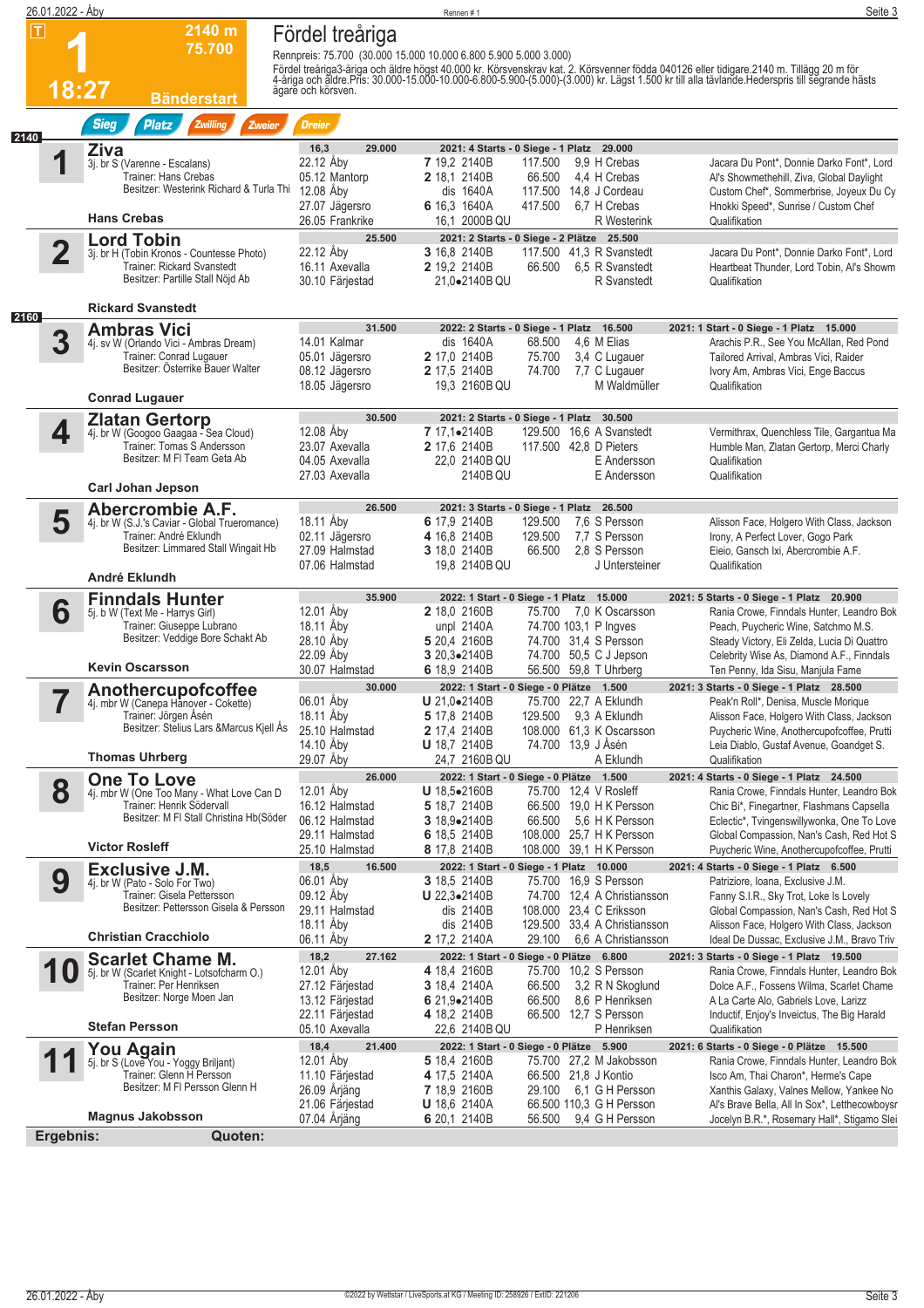| 26.01.2022 - Åby        |                                                                |                                                                                    | Rennen#2                     |                                                        | Seite 4                                                                                                                                                                                                                           |
|-------------------------|----------------------------------------------------------------|------------------------------------------------------------------------------------|------------------------------|--------------------------------------------------------|-----------------------------------------------------------------------------------------------------------------------------------------------------------------------------------------------------------------------------------|
| $\mathsf \Pi$           | 2140 m<br>93.300<br>18:51<br>Autostart                         | Fyraåringslopp<br>Rennpreis: 93.300 (40.000 20.000 11.000 7.500 6.400 5.400 3.000) |                              |                                                        | Fyraåringslopp4-åriga 25.001 - 160.000 kr. Körsvenskrav kat. 2. Körsvenner födda 040126 eller tidigare.2140 m. Autostart. 12 startande.Pris:<br>40.000-20.000-11.000-7.500-6.400-(5.400)-(3.000) kr. Lägst 1.500 kr till alla täv |
|                         | <b>Sieg</b><br><b>Platz</b><br><b>Zwilling</b><br>Zweier       | V <sub>5</sub><br><b>Dreier</b>                                                    |                              |                                                        |                                                                                                                                                                                                                                   |
| 2140                    | <b>Decent Look</b>                                             | 151.701<br>15,3                                                                    |                              | 2021: 10 Starts - 2 Siege - 3 Plätze 151.701           |                                                                                                                                                                                                                                   |
| 1                       | 4j. br S (Zola Boko - Pretty Enough)                           | 27.10 Solvalla                                                                     | 4 15,2 2140A                 | 152.000 30,3 D Aarum                                   |                                                                                                                                                                                                                                   |
|                         | Trainer: Stein Ivar Klöven                                     | 13.10 Solvalla                                                                     | 5 15.3 2140B                 | 140.500<br>18,1 C J Jepson                             |                                                                                                                                                                                                                                   |
|                         | Besitzer: Norge Klöven Stein Ivar                              | 13.09 Rättvik                                                                      | 2 16,0 2140A                 | 108.000<br>4,4 D Aarum                                 |                                                                                                                                                                                                                                   |
|                         |                                                                | 02.09 Årjäng                                                                       | 1 15,3 2140B                 | 108.000<br>4.3 D Aarum                                 |                                                                                                                                                                                                                                   |
|                         | <b>Magnus Jakobsson</b>                                        | 23.08 Färjestad                                                                    | <b>U</b> 15,2 2140A          | 108.000 47,6 D Aarum                                   |                                                                                                                                                                                                                                   |
|                         | Leroy Schermer<br>4j. f W (Varenne - Timida O.K.)              | 15,0<br>118.767                                                                    |                              | 50.140<br>2022: 1 Start - 1 Sieg - 0 Plätze            | 2021: 5 Starts - 2 Siege - 2 Plätze<br>68.627                                                                                                                                                                                     |
| $\overline{\mathbf{2}}$ |                                                                | 15.01 Bjerke                                                                       | 1 15,0 2140B                 | 5,0 L A Kolle                                          |                                                                                                                                                                                                                                   |
|                         | Trainer: Kim Pedersen                                          | 27.12 Momarken                                                                     | 1 16,2.2140A                 | 1,9 L A Kolle                                          | Leroy Schermer*, Er Pupone*, N.Y. Make S                                                                                                                                                                                          |
|                         | Besitzer: Norge Stall K & P                                    | 30.11 Bjerke                                                                       | 2 16,1 2140B                 | 1,7 L A Kolle                                          |                                                                                                                                                                                                                                   |
|                         | <b>Lars Anvar Kolle</b>                                        | 19.11 Jarlsberg                                                                    | dis 2100A                    | 1.4 L A Kolle                                          |                                                                                                                                                                                                                                   |
|                         |                                                                | 11.06                                                                              | 3 15,7 2100A                 | 8.8 M F Rothengatter                                   |                                                                                                                                                                                                                                   |
|                         | <b>Puycheric Wine</b>                                          | 15,0<br>125.500                                                                    |                              | 2022: 1 Start - 1 Sieg - 0 Plätze 35.000               | 2021: 4 Starts - 2 Siege - 1 Platz 90.500                                                                                                                                                                                         |
| 3                       | 4j. br W (Broadway Hall - Kimono Pearl)                        | 06.01 Aby                                                                          | 1 16,4 2140A                 | 85.800<br>2.5 J Untersteiner                           | Puycheric Wine, Ready To Go, Honey's Mir                                                                                                                                                                                          |
|                         | Trainer: Johan Untersteiner<br>Besitzer: Uppsala Easy Kb       | 23.12 Halmstad<br>09.12 Aby                                                        | 7 16.5 2640A<br>1 15,7 2140A | 226.500<br>6.9 P Untersteiner<br>74.700                | Mafioso Lynx, Gliding Eagle, Le Piment                                                                                                                                                                                            |
|                         |                                                                | 18.11 Aby                                                                          | 2 15,0 2140A                 | 3.5 J Untersteiner<br>74.700<br>4.1 P Untersteiner     | Puycheric Wine, Timotejs Jackpot, Above G<br>Peach, Puycheric Wine, Satchmo M.S.                                                                                                                                                  |
|                         | Johan Untersteiner                                             | 25.10 Halmstad                                                                     | 1 17,2•2140B                 | 108.000<br>3.2 J Untersteiner                          | Puycheric Wine, Anothercupofcoffee, Prutti                                                                                                                                                                                        |
|                         |                                                                | 23,6<br>153.300                                                                    |                              | 2022: 1 Start - 0 Siege - 0 Plätze 2.500               |                                                                                                                                                                                                                                   |
| 4                       | <b>Courtly Kronos</b>                                          | 12.01 Aby                                                                          | dis 2140A                    | 140.500 10.8 N Stenguist                               | 2021: 14 Starts - 2 Siege - 4 Plätze 150.800<br>Vinci Nice, Onas Quintus, Timotejs Jackpot                                                                                                                                        |
|                         | 4j. ljbr W (Trixton - Bell Power)<br>Trainer: Rigmor Jakobsson | 31.12 Halmstad                                                                     | 6 16,3 2160B                 | 97,2 A Eriksson                                        | Ego Sisu, Onas Quintus, Timotejs Jackpot                                                                                                                                                                                          |
|                         | Besitzer: Stall Heartbeat                                      | 22.12 Aby                                                                          | 3 16,7 2640A                 | 140.500 62,8   Aho                                     | Danilo H.B., Capuchin, Courtly Kronos                                                                                                                                                                                             |
|                         |                                                                | 27.11 Axevalla                                                                     | <b>U</b> 16,1 2140A          | 152.000 50,6 J Henriksson                              | M.T.Rapunzel, J.S.Peaky Blinders, Donna S                                                                                                                                                                                         |
|                         | <b>Stefan Persson</b>                                          | 24.10 Aby                                                                          | 1 17,3 2140A                 | 29.100<br>$2.4$   Aho                                  | Courtly Kronos, Global Born To Run, Today                                                                                                                                                                                         |
|                         | Merge'em                                                       | 15,0<br>120.500                                                                    |                              | 2022: 1 Start - 1 Sieg - 0 Plätze 30.000               | 2021: 10 Starts - 2 Siege - 2 Plätze 90.500                                                                                                                                                                                       |
| 5                       | 4j. br W (S.J.'s Caviar - Come And See)                        | 14.01 Kalmar                                                                       | 1 16.4 2140A                 | 75.700<br>2.5 J Svensson                               | Merge'em, Notorious Zon, Filur Då                                                                                                                                                                                                 |
|                         | Trainer: Johan Svensson                                        | 31.12 Halmstad                                                                     | dis 2140A                    | 12,7 S Persson                                         | Heartbeat Julie, Django Silver, Mayhem Mar                                                                                                                                                                                        |
|                         | Besitzer: Falkenberg Olsson Erland                             | 16.12 Halmstad                                                                     | 6 16,4 2140A                 | 108.000 14,8 J Svensson                                | Denarius, Darlington Fame, Japiro Queen                                                                                                                                                                                           |
|                         |                                                                | 30.11 Jägersro                                                                     | dis 2140A                    | 129.500<br>8.5 S Persson                               | Irony, Adorable Face, Classy Knox                                                                                                                                                                                                 |
|                         | <b>Johan Svensson</b>                                          | 14.11 Aby                                                                          | 1 15,0 2160B                 | 74.700<br>4,8 S Persson                                | Merge'em, Jocelyn B.R.*, Cromwin                                                                                                                                                                                                  |
|                         | <b>Antibes</b>                                                 | 16,5<br>115.500                                                                    |                              | 2022: 1 Start - 0 Siege - 0 Plätze 2.500               | 2021: 7 Starts - 2 Siege - 2 Plätze 113.000                                                                                                                                                                                       |
| 6                       | 4j. br W (Readly Express - Islay Mist)                         | 08.01 Mantorp                                                                      | U 18,2.2140B                 | 250.000 20,0 C Svensson                                | Danilo H.B., Oskar Of Sand, Immigrant Am                                                                                                                                                                                          |
|                         | Trainer: Claes Svensson                                        | 29.12 Orebro                                                                       | 4 14,9 2100A                 | 387.000<br>16,8 C Svensson                             | Humble Man, Correct W.F., Edibear                                                                                                                                                                                                 |
|                         | Besitzer: Aneby Adolfsson Torbjörn                             | 13.12 Mantorp                                                                      | <b>1</b> 16,1 2140A          | 66.500<br>2,6 C Svensson                               | Antibes, Legend Le Soleil, Eddie Shadow                                                                                                                                                                                           |
|                         | <b>Claes Svensson</b>                                          | 02.12 Orebro                                                                       | 1 17,1 2140B                 | 66.500<br>10.0 C Svensson                              | Antibes, More Than Strong, M.T.Rick Nash                                                                                                                                                                                          |
|                         |                                                                | 18.11 Aby                                                                          | dis 2140A                    | 74.700<br>4,0 C Svensson                               | Peach, Puycheric Wine, Satchmo M.S.                                                                                                                                                                                               |
|                         | <b>Notorious Zon</b>                                           | 16.9<br>103.900                                                                    |                              | 2022: 1 Start - 0 Siege - 1 Platz 15.000               | 2021: 8 Starts - 1 Sieg - 1 Platz 88.900                                                                                                                                                                                          |
|                         | 4j. br H (Raja Mirchi - Cathywithac)                           | 14.01 Kalmar                                                                       | 2 16.4 2140A                 | 75.700<br>4.1 V Rosleff                                | Merge'em, Notorious Zon, Filur Då                                                                                                                                                                                                 |
|                         | Trainer: Emma E Johansson<br>Besitzer: Lund Vasiliadis Joakim  | 31.12 Halmstad                                                                     | 7 16,4 2140A                 | 33.6 O Samuelsson                                      | Heartbeat Julie, Django Silver, Mayhem Mar                                                                                                                                                                                        |
|                         |                                                                | 10.12 Kalmar                                                                       | 1 18,9 2140B<br>5 18,4•2140B | 108.000<br>2.2 O Samuelsson<br>74.700<br>3,2 T Uhrberg | Notorious Zon, Spring Waltz, Speedy K.                                                                                                                                                                                            |
|                         | <b>Victor Rosleff</b>                                          | 30.11 Jägersro<br>02.11 Axevalla                                                   | 6 17,8 2140A                 | 108.000 16,2 T Dalborg                                 | Invictus Bourbon, I Hope You Dance, Speed<br>Precious Thing, Smajlis, Back To Work                                                                                                                                                |
|                         |                                                                |                                                                                    |                              |                                                        |                                                                                                                                                                                                                                   |
| Ergebnis:               | Quoten:                                                        |                                                                                    |                              |                                                        |                                                                                                                                                                                                                                   |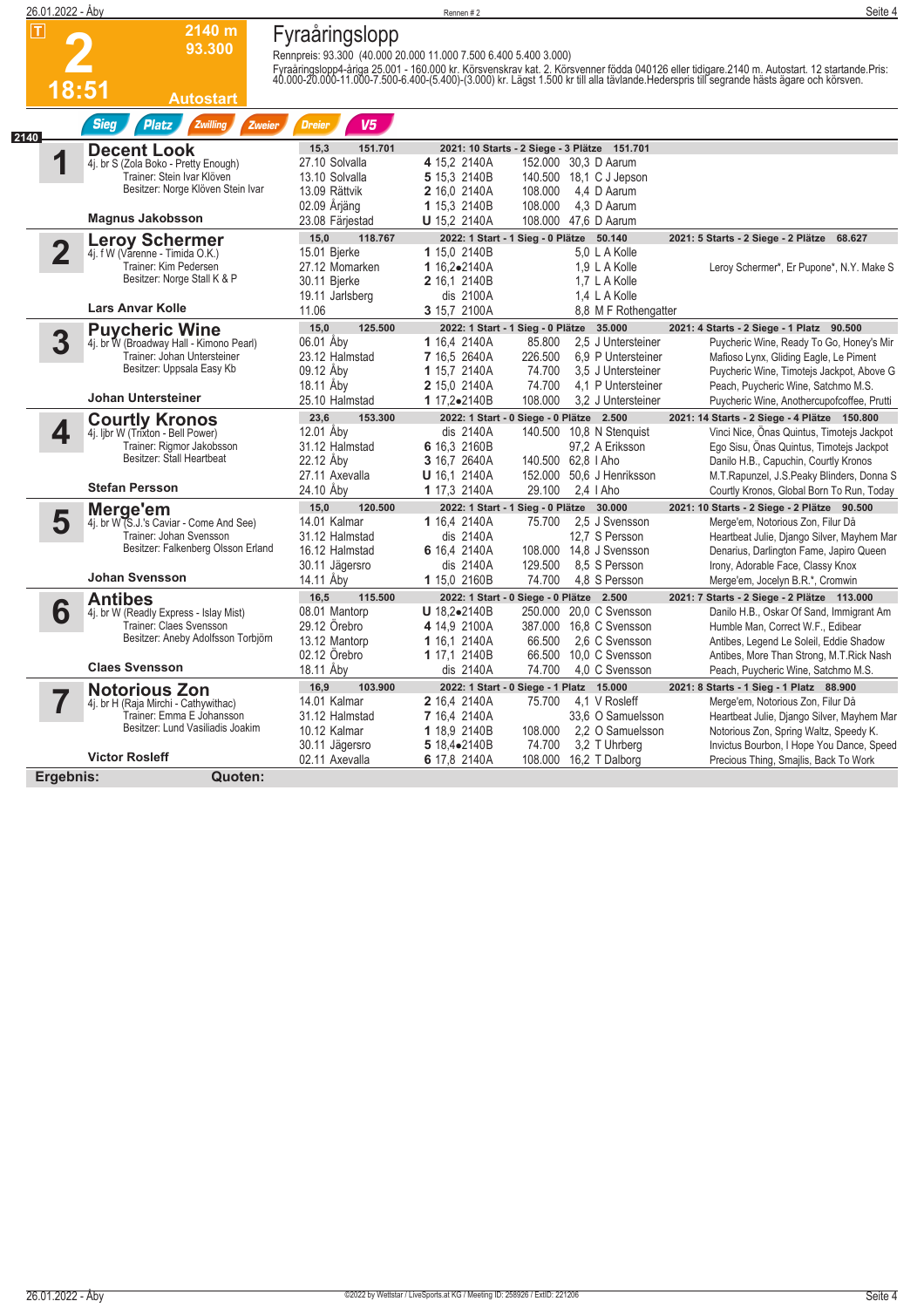|      | 26.01.2022 - Åby                  |                                                                                                                                                              |                                                                                                  | Rennen#3                                                                                                                                                                                                                                                                                              | Seite 5                                                                                                                                                                                                                                                                 |
|------|-----------------------------------|--------------------------------------------------------------------------------------------------------------------------------------------------------------|--------------------------------------------------------------------------------------------------|-------------------------------------------------------------------------------------------------------------------------------------------------------------------------------------------------------------------------------------------------------------------------------------------------------|-------------------------------------------------------------------------------------------------------------------------------------------------------------------------------------------------------------------------------------------------------------------------|
|      | $\vert \mathsf{T} \vert$<br>19:15 | 2140 m<br>75.700<br>körsven.<br><b>Bänderstart</b>                                                                                                           | Stolopp                                                                                          | Rennpreis: 75.700 (30.000 15.000 10.000 6.800 5.900 5.000 3.000)<br>Stolopp3-åriga och äldre ston högst 60.000 kr. Körsvenskrav kat. 2. Körsvenner födda 040126 eller tidigare 2140 m. Tillägg 20 m vid vunna<br>25.001 krPris: 30.000-15.000-10.000-6.800-5.900-(5.000)-(3.000) kr. Lägst 1.500 kr t |                                                                                                                                                                                                                                                                         |
| 2140 |                                   | <b>Sieg</b><br><b>Platz</b><br><b>Zwilling</b><br>Zweier                                                                                                     | V5<br><b>Dreier</b>                                                                              |                                                                                                                                                                                                                                                                                                       |                                                                                                                                                                                                                                                                         |
|      |                                   | <b>Debutante</b><br>4j. mbr S (Orecchietti - Infanta)<br>Trainer: Conrad Lugauer<br>Besitzer: Stall Anderberg Ab & Regnér                                    | 12.500<br>21.06 Halmstad<br>01.06 Vaggeryd<br>30.03 Jägersro                                     | 2021: 2 Starts - 0 Siege - 0 Plätze 12.500<br>4 18.8 2140B<br>66.500<br>8,1 C Lugauer<br>3,6 M Elias<br>4 18,3.2140B<br>56.500<br>18,6 2140B QU<br>M Elias                                                                                                                                            | Godfather, Denarius, Daniel Autriche<br>Global Barrister, Listas Die Hard, Stigamo S<br>Qualifikation                                                                                                                                                                   |
|      |                                   | <b>Marc Elias</b>                                                                                                                                            |                                                                                                  |                                                                                                                                                                                                                                                                                                       |                                                                                                                                                                                                                                                                         |
|      | $\overline{\mathbf{2}}$           | <b>Peak'n Chilli</b><br>6j. mbr S (Infinitif - Ina Tilly)<br>Trainer: Aki Markus Elo<br>Besitzer: Skadelund Line Jeanette&Elo<br>André Eklundh               | 19,3<br>15.600<br>26.01 Åby<br>20.01 Åby<br>06.01 Åby<br>03.11 Aby<br>18.10 Färiestad            | 2022: 2 Starts - 0 Siege - 0 Plätze 6.500<br>unpl 2140B<br>75.700<br>A Eklundh<br>unpl $\bullet$ 2160B<br>75.700 11,8 A Eklundh<br>6 19,3.2140B<br>75.700 12,0 A Eklundh<br>74.700 51,9 A M Elo<br><b>U</b> 19,2 2140A<br>29.100<br>3,3 A M Elo<br>dis 2140A                                          | 2021: 7 Starts - 0 Siege - 0 Plätze 9.100<br>What A Bitch, Graceful D.K., Sabani<br>Patriziore, Ioana, Exclusive J.M.<br>Peach, Runner Brodde, Great Shadow N.O.<br>Smart, Barbour M.S., Voltigeur De Bon                                                               |
|      | 3                                 | <b>Vinci Love</b><br>4j. f S (Django Riff - Lindy's Got Back)<br>Trainer: Johan Untersteiner<br>Besitzer: Stall Da Vinci<br><b>Johan Untersteiner</b>        | 17.300<br>05.01 Jägersro<br>09.12 Åby<br>29.11 Halmstad<br>19.11 Jägersro<br>28.10 Aby           | 2022: 1 Start - 0 Siege - 0 Plätze 6.800<br>4 17.3 2140B<br>75.700 25,4 J Untersteiner<br>7 23,0.2140B<br>129.500 11.8 J Untersteiner<br>6 19,3.2140B<br>56.500<br>4,6 P Untersteiner<br>dis 2140B<br>74.700<br>3.3 P Untersteiner<br>74.700<br>7.7 P Untersteiner<br>U 23,0.2140B                    | 2021: 4 Starts - 0 Siege - 0 Plätze 10.500<br>Tailored Arrival, Ambras Vici, Raider<br>S.G.'s Tinkertoy, Guardian Angel, Iris Sisu<br>Peak'n Roll*, Najomi J.D., Fia Godiva<br>I Hope You Dance, Egon T.B.*, Ad Victoria<br>Steady Victory, Eli Zelda, Lucia Di Quattro |
|      | 4                                 | <b>Our Pearl</b><br>4j. br S (S.J.'s Caviar - Our Precious)<br>Trainer: Per Nordström<br>Besitzer: Uppsala Easy Kb<br>Per Nordström                          | 19.500<br>10.01 Halmstad<br>15.12 Jägersro<br>30.11 Jägersro<br>20.09 Halmstad<br>31.05 Halmstad | 2022: 1 Start - 0 Siege - 1 Platz 12.500<br>2 19.2 2140B<br>68.500 10,3 P Nordström<br>dis 2140B<br>74.700 12,5 P Nordström<br>$U 21.8 \bullet 2140B$<br>74.700<br>3.8 P Nordström<br>108.000<br>3.3 J Untersteiner<br>dis 2140B<br>66.500<br>5 17,3 2140B<br>5.6 P Untersteiner                      | 2021: 4 Starts - 0 Siege - 0 Plätze 7.000<br>Con Crowe, Our Pearl, Global Champion<br>Swish The Cash, Ad Victoriam, Patriziore<br>See You McAllan, Celakeno, Prutti Di Mare<br>Istania De Viette, Icebreaker Sisu, Omega L<br>Ares B., Teton Specialhonor, Nilz         |
|      | 5                                 | <b>Ovation</b><br>5j. br S (Crown Kemp - Moon T.Frecia)<br>Trainer: Cecilia André<br>Besitzer: André Cecilia & Martin<br><b>Hans Adler</b>                   | 19.900<br>06.10 Aby<br>22.09 Åby<br>09.09 Åby<br>22.12 Axevalla<br>05.11 Aby                     | 2021: 3 Starts - 0 Siege - 0 Plätze 6.000<br><b>U</b> 17,3 2160B<br>74.700 65.1 M J Andersson<br>6 20,0 2160B<br>74.700 40,0 M J Andersson<br><b>U</b> 17,2 2140B<br>74.700 24,1 P Ingves<br>65.000 40,3 M J Andersson<br><b>U</b> 20,8 2140B<br>5 18,1 2140B<br>84.300 64,3 M J Andersson            | 2020: 6 Starts - 0 Siege - 0 Plätze 13.900<br>Machi, Irina Paulois, Mamaneedshismoney<br>Celebrity Wise As, Diamond A.F., Finndals<br>Easter Dream*, Global Creation, Aperfectho<br>Kenzoki Boko*, Chablis, N.T.T.'s Rolex<br>Zola Love, Alfons, Ina Hill               |
|      | 6                                 | <b>Quita Futura</b><br>4j. Ijbr S (The Bank - Kryssa Futura)<br><b>Trainer: Tomas Malmqvist</b><br>Besitzer: Bjärred Stall Gunvald Ab(Mal<br><b>Ken Ecce</b> | 9.102<br>19,3<br>18.01 Jägersro<br>14.04 Åby<br>29.08 Charlottenlund<br>07.07 Jägersro           | 2022: 1 Start - 0 Siege - 0 Plätze 1.500<br>U 18.9•2160B<br>75.700 18.7 K Ecce<br>8 17,8 2140A<br>129.500 16,6 K Eriksson<br>6 19,3•1600A<br>4.5 K Ecce<br>K Oscarsson<br>20,0 2140B QU                                                                                                               | 2021: 1 Start - 0 Siege - 0 Plätze 5.500<br>Herbie Peak, Bold Face, Kavat In<br>Astrid Broline, Henessi Hill, Mirci A'lir<br>Seventh Heaven, George Harrison*, Giantst<br>Qualifikation                                                                                 |
|      |                                   | <b>Giannas Love</b>                                                                                                                                          | 21.642                                                                                           | 2022: 1 Start - 0 Siege - 0 Plätze 1.500                                                                                                                                                                                                                                                              | 2021: 3 Starts - 0 Siege - 1 Platz 20.000                                                                                                                                                                                                                               |
| 2160 |                                   | 4j. ljbr S (Love You - Nezza Glide)<br>Trainer: Preben Sövik<br>Besitzer: Frankrike Bm Trot<br>Preben Sövik                                                  | 06.01 Åby<br>20.11 Jägersro<br>02.11 Jägersro<br>01.10 Kalmar<br>12.08 Frankrike                 | <b>U</b> 18,8 2140B<br>75.700<br>5,7 R Bergh<br><b>U</b> 17,3 2140B<br>84.800 52,8 P Sövik<br>74.700 17,3 P Sövik<br><b>2</b> 17,0 2140B<br>6 19,9 2140B<br>66.500<br>2,4 P Sövik<br>18,7 2100A QU<br>J-C Piton                                                                                       | Peak'n Roll*, Denisa, Muscle Morique<br>Bahia*, Garfield Gogo, Alba Bella<br>Ornellaia Cheri, Giannas Love*, Guardian A<br>Spring Waltz, Lady's Candy, Loc Daiquiri<br>Qualifikation                                                                                    |
|      | 8                                 | <b>Above Art</b>                                                                                                                                             | 17,6<br>52.500<br>31.12 Halmstad                                                                 | 2021: 5 Starts - 1 Sieg - 1 Platz 52.500<br>6 17,6 2140B<br>44,9 T Dalborg                                                                                                                                                                                                                            |                                                                                                                                                                                                                                                                         |
|      |                                   | 4j. br S (From Above - Tiara Brick)<br>Trainer: Josefine Ivehag<br>Besitzer: M FI Ivehag Josefine<br><b>Carl Johan Jepson</b>                                | 07.12 Axevalla<br>02.11 Axevalla<br>12.10 Axevalla<br>25.07 Axevalla                             | 6 18,3 2140A<br>5,6 S Persson<br>66.500<br>66.500<br>1,8 C J Jepson<br>1 20,6 2140B<br>66.500<br>4,8 C J Jepson<br><b>2</b> 18,4 2140B<br>117.500<br>23,0 S Persson<br>6 18,0 2140B                                                                                                                   | Ivanhoe Renka*, Dig For Ember, O.M.Inspir<br>Digital Extension, Stommens Lisa, Borups V<br>Above Art, Applebloom A.F., Sambas Idun<br>Arachis P.R., Above Art, Havbergs Zolo<br>Aperol Broline, Queen, Mahara Nice                                                      |
|      | 9                                 | <b>Patriziore</b>                                                                                                                                            | 42.000<br>20.01 Aby                                                                              | 2022: 2 Starts - 1 Sieg - 0 Plätze 31.500<br>3,5 C Lugauer<br><b>U</b> $17.8 \cdot 2140B$<br>75.700                                                                                                                                                                                                   | 2021: 2 Starts - 0 Siege - 1 Platz 10.500<br>Laferrari Dimanche, Combat Fighter, Liza B                                                                                                                                                                                 |
|      |                                   | 4j. br S (Charly Du Noyer - Misty Elettra)<br>Trainer: Conrad Lugauer<br>Besitzer: Blentarp Stall Lugauer Ab<br><b>Conrad Lugauer</b>                        | 06.01 Aby<br>15.12 Jägersro<br>30.11 Jägersro<br>12.10 Jägersro                                  | 75.700<br>4,2 M Elias<br>1 18,3 2140B<br>74.700<br>9,7 C Lugauer<br>3 $18,2 \bullet 2140B$<br><b>U</b> 20,5 $\bullet$ 2140B<br>74.700<br>2,5 C Lugauer<br>18,5 2140B QU<br>M Waldmüller                                                                                                               | Patriziore, Ioana, Exclusive J.M.<br>Swish The Cash, Ad Victoriam, Patriziore<br>See You McAllan, Celakeno, Prutti Di Mare<br>Qualifikation                                                                                                                             |
|      |                                   | <b>Maltese Magic</b>                                                                                                                                         | 51.600<br>14.01 Kalmar                                                                           | 2022: 1 Start - 1 Sieg - 0 Plätze 25.000<br>3,5 S Persson<br>1 18,5 2140B<br>68.500                                                                                                                                                                                                                   | 2021: 4 Starts - 0 Siege - 1 Platz 26.600                                                                                                                                                                                                                               |
|      |                                   | 4j. mbr S (Timoko - Magic Broline)<br>Trainer: Claes Svensson<br>Besitzer: Scaja Malta Stable<br><b>Claes Svensson</b>                                       | 29.12 Örebro<br>20.12 Mantorp<br>02.12 Orebro<br>18.11 Åby                                       | 4 17,1 2140B<br>74.700 31,0 C Svensson<br>5.2 C Svensson<br>$\bullet$ 2140B<br>74.700<br>4<br>2 19,0 2140B<br>66.500<br>2,8 C Svensson<br>74.700<br>4,0 C Svensson<br><b>U</b> $19,8 \bullet 2140B$                                                                                                   | Maltese Magic, Enge Baccus, Tom Crowe<br>Miss Chevy Neo, Drizzle, Twigs Intense<br>Speedy Rose Vicane, Kizunguzungu, Loke I<br>Laredo Boko, Maltese Magic, Birk M.L.<br>Business A.F., Manjula Fame, Liza Bore                                                          |
|      | Ergebnis:                         | Quoten:                                                                                                                                                      |                                                                                                  |                                                                                                                                                                                                                                                                                                       |                                                                                                                                                                                                                                                                         |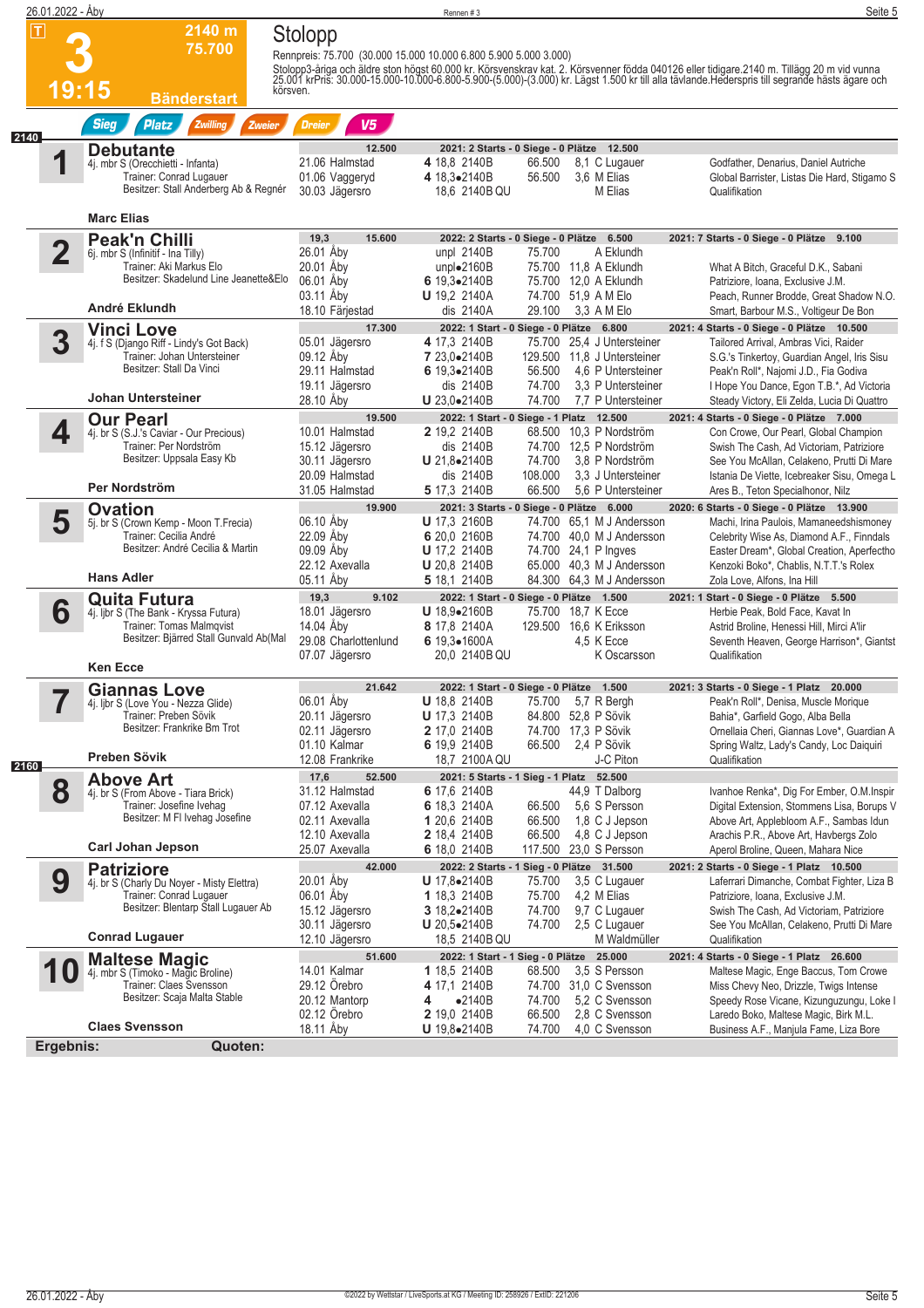|                         | 26.01.2022 - Åby                                                      |                                  | Rennen#4                                                            |                                         | Seite 6                                                                                                                                                                                                                           |
|-------------------------|-----------------------------------------------------------------------|----------------------------------|---------------------------------------------------------------------|-----------------------------------------|-----------------------------------------------------------------------------------------------------------------------------------------------------------------------------------------------------------------------------------|
| П                       | 2140 m                                                                | Xpresstrappan                    |                                                                     |                                         |                                                                                                                                                                                                                                   |
|                         | 140.500                                                               |                                  |                                                                     |                                         |                                                                                                                                                                                                                                   |
|                         |                                                                       |                                  | Rennpreis: 140.500 (60.000 30.000 17.000 13.000 10.000 6.000 4.500) |                                         |                                                                                                                                                                                                                                   |
|                         |                                                                       |                                  |                                                                     |                                         | Xpresstrappan3-åriga och äldre 160.001 - 310.000 kr. Körsvenskrav kat. 1. Körsvenner födda 040126 eller tidigare 2140 m. Autostart. Pris:<br>60.000-30.000-17.000-13.000-10.000-6.000-4.500 kr (7 priser). Lägst 2.500 kr till al |
|                         | 19:39<br>Autostart                                                    | körsven.                         |                                                                     |                                         |                                                                                                                                                                                                                                   |
|                         |                                                                       |                                  |                                                                     |                                         |                                                                                                                                                                                                                                   |
| 2140                    | <b>Sieg</b><br><b>Platz</b><br><b>Zwilling</b><br>Zweier              | V <sub>5</sub><br><b>Dreier</b>  |                                                                     |                                         |                                                                                                                                                                                                                                   |
|                         | That's It                                                             | 15,8<br>188.000                  | 2022: 1 Start - 0 Siege - 1 Platz 10.000                            |                                         | 2021: 2 Starts - 0 Siege - 1 Platz 15.500                                                                                                                                                                                         |
|                         | 5j. mbr W (Make It Happen - Belania)                                  | 14.01 Kalmar                     | <b>3</b> 16,1 2640A<br>75.700                                       | 4,7 J Sjunnesson                        | Le Piment, Darlington Fame, That's It                                                                                                                                                                                             |
|                         | Trainer: Claes Svensson                                               | 29.12 Örebro                     | 3 15.5 2160B<br>74.700                                              | 3,9 C Svensson                          | Gulliver Sisu, Digital Damp, That's It                                                                                                                                                                                            |
|                         | Besitzer: M FI Hälla Travträning Ab(Sv                                | 13.12 Mantorp                    | 5 18,7 2640A                                                        | 64.500 23,5 C Svensson                  | Icon Mearas, Solkattens Eros, Speedy Cash                                                                                                                                                                                         |
|                         | <b>Claes Svensson</b>                                                 | 22.11 Mantorp<br>26.11 Jägersro  | 20.3 2140B QU<br>3 16,3.2660B<br>74.200                             | C Svensson<br>2.0 J Bardun              | Qualifikation<br>White Sock, Carlos Halbak, That's It                                                                                                                                                                             |
|                         |                                                                       | 17,3<br>195.400                  | 2022: 2 Starts - 0 Siege - 0 Plätze 8.900                           |                                         | 2021: 16 Starts - 3 Siege - 5 Plätze 180.500                                                                                                                                                                                      |
| $\overline{\mathbf{2}}$ | <b>Teton Farfetch</b><br>5j. ljbr W (Gift Kronos - T.K.Lindy)         | 22.01 Färjestad                  | <b>U</b> 15,8 2140A                                                 | 250.000 55,3 T Dalborg                  | Equal To None, Global Classified, Sjaman                                                                                                                                                                                          |
|                         | Trainer: Thomas Dalborg                                               | 12.01 Solvalla                   | 5 16,9 2640A<br>93.300                                              | 7,4 T Dalborg                           | Wagger Zacker*, Triton, Mats Tooma                                                                                                                                                                                                |
|                         | Besitzer: Götene Teton Stables Ab                                     | 31.12 Halmstad                   | 5 16,3 2160B                                                        | 58,0 T Dalborg                          | Ego Sisu, Onas Quintus, Timotejs Jackpot                                                                                                                                                                                          |
|                         |                                                                       | 23.12 Halmstad                   | U 16,9 2640A<br>226.500                                             | 26,9 T Dalborg                          | Mafioso Lynx, Gliding Eagle, Le Piment                                                                                                                                                                                            |
|                         | <b>Thomas Dalborg</b>                                                 | 14.12 Örebro                     | 2 17,3 2660B                                                        | 1,5 T Dalborg                           | Happy Roger, Teton Farfetch, Prince Will                                                                                                                                                                                          |
|                         | <b>Bordeaux Ale'</b>                                                  | 13,7<br>208.422                  | 2022: 1 Start - 0 Siege - 1 Platz 11.000                            |                                         | 2021: 12 Starts - 2 Siege - 4 Plätze 61.572                                                                                                                                                                                       |
| 3                       | 5j. f H (Love You - Romy G.I.)<br>Trainer: Sofia Aronsson             | 10.01 Halmstad<br>12.10 Axevalla | 3 13.7 1640A<br>85.800<br>U 17.6.2140A<br>66.500                    | 8.2 G Johansson<br>3,7 J Bergdahl       | Lancaster*, Dixie Dick, Bordeaux Ale'<br>Global Unknown, Julietta Doc, Mr Kindic                                                                                                                                                  |
|                         | Besitzer: M FI Stall Sofia Aronsson Ab                                | 05.10 Jägersro                   | 74.700<br><b>2</b> 16,0 2140B                                       | 6,9 J Bergdahl                          | Gaie Des Brumes*, Bordeaux Ale', Miracle                                                                                                                                                                                          |
|                         |                                                                       | 11.09 Axevalla                   | 29.100<br>1 16,6 2160B                                              | 1,8 F Claesson                          | Bordeaux Ale', Jarreau Boko, Cash Bore                                                                                                                                                                                            |
|                         | <b>Stefan Persson</b>                                                 | 25.08 Åby                        | 18.6 2140B QU                                                       | S Persson                               | Qualifikation                                                                                                                                                                                                                     |
|                         | Move It                                                               | 13,7<br>208.736                  | 2022: 1 Start - 0 Siege - 1 Platz 15.000                            |                                         | 2021: 10 Starts - 0 Siege - 3 Plätze 17.500                                                                                                                                                                                       |
| 4                       | 10j. b W (Pearsall Hanover - Mazarin)                                 | 11.01 Jägersro                   | <b>2</b> 14,8 2140A                                                 | 75.700 57.1 T Uhrberg                   | Nanny's Girl, Move It, Capuchin                                                                                                                                                                                                   |
|                         | Trainer: Ann-Margreth Persson<br>Besitzer: Svedala Persson Ann-Margre | 15.12 Jägersro                   | <b>U</b> 16,3 2140A<br>74.700                                       | 34,1 J Lorentzen                        | Son Of Sizzling*, Osborn Trot, Loveley Lass                                                                                                                                                                                       |
|                         |                                                                       | 20.11 Jägersro<br>16.10 Halmstad | <b>U</b> 15,9 2140A<br>84.800<br>3 15,9 2140A<br>29.100             | 31,0 E Adielsson<br>14,1 S Helm         | Linares, Lucky Steel*, Cora Sun                                                                                                                                                                                                   |
|                         | <b>Thomas Uhrberg</b>                                                 | 05.10 Jägersro                   | $U$ 17,1 $\bullet$ 2140B                                            | 74.700 53,1 L Mifsud                    | Nanny's Girl, Loveley Lasse, Move It<br>Gaie Des Brumes*, Bordeaux Ale', Miracle                                                                                                                                                  |
|                         | <b>Gloster Gladiator</b>                                              | 14,4<br>216.400                  | 2021: 13 Starts - 3 Siege - 1 Platz 131.400                         |                                         | 2020: 10 Starts - 0 Siege - 1 Platz 85.000                                                                                                                                                                                        |
| 5                       | 5j. br W (Brad De Veluwe - Ready To Fly)                              | 21.12 Eskilstuna                 | <b>U</b> 16,5 2180B<br>74.700                                       | $2.8$ E Leo                             | Buttermere, Timetobelucky, Sally's Love                                                                                                                                                                                           |
|                         | Trainer: David Persson                                                | 09.12 Åby                        | 1 15,7 2140B<br>94.300                                              | 6.2 V Rosleff                           | Gloster Gladiator, Chili Jordan, Majors Amor                                                                                                                                                                                      |
|                         | Besitzer: Nilsson Ove & Nilsson Saar E                                | 25.11 Aby                        | 1 17,4 2140B                                                        | M Handfast                              |                                                                                                                                                                                                                                   |
|                         | <b>Victor Rosleff</b>                                                 | 22.08 Vaggeryd                   | dis 1640A<br>74.700                                                 | 55,4 F Berg                             | Aramis Face, Center Teemer, Amiral Lima                                                                                                                                                                                           |
|                         |                                                                       | 03.08 Jägersro                   | U 14,6 2140A<br>74.700                                              | 78,9 F Berg                             | Funny Boy, Hannibal Face, Freddy Boy                                                                                                                                                                                              |
| 6                       | <b>Benellie</b>                                                       | 17,1<br>237.000<br>12.01 Aby     | 2022: 2 Starts - 0 Siege - 1 Platz 12.500<br><b>U</b> 16,5 2140A    | 93.300 68.7 J Cordeau                   | 2021: 10 Starts - 0 Siege - 2 Plätze 19.000<br>Grace Gamble, M.T.Nosler, Cash Bore                                                                                                                                                |
|                         | 7j. br S (Kiss Francais - Alice Palema)<br>Trainer: Peter Leeb        | 06.01 Åby                        | 3 17,0 2160B                                                        | 93.300 86,0 U Ohlsson                   | Amore Bello*, Linnea Fargo, Benellie                                                                                                                                                                                              |
|                         | Besitzer: Vårgårda Leeb Peter                                         | 22.12 Åby                        | <b>U</b> 16,1 2140B<br>140.500                                      | 96,0 J Sjunnesson                       | Use Face, Nikita Vrijthout, Princess Kloster                                                                                                                                                                                      |
|                         |                                                                       | 24.10 Aby                        | 6 16,3 2140A                                                        | 29.100 12,4 J Cordeau                   | Beware Kronos, Grace Gamble, Awkward Si                                                                                                                                                                                           |
|                         | <b>Peter Untersteiner</b>                                             | 22.08 Vaggeryd                   | <b>U</b> 17,4 2660B<br>84.800                                       | 38,3 P Ingves                           | Oskar Run. I.D. Undeniable. Silent Honor                                                                                                                                                                                          |
|                         | Woudstra                                                              | 270.500<br>14,4                  | 2021: 13 Starts - 1 Sieg - 5 Plätze 137.000                         |                                         | 2020: 9 Starts - 1 Sieg - 5 Plätze 133.500                                                                                                                                                                                        |
|                         | 5j. ljbr W (Broad Bahn - Bernadot Queen)<br>Trainer: André Eklundh    | 22.11 Mantorp<br>09.11 Axevalla  | dis 1640A<br>74.700<br>1 14,4 1640A<br>66.500                       | 2,7 M Niklasson<br>8,0 M Niklasson      | Sally Maclennane, Our Pleasure, Gladys Kn                                                                                                                                                                                         |
|                         | Besitzer: Stall Bortre Lång                                           | 02.11 Axevalla                   | unpl $\bullet$ 2640A                                                | A Persson                               | Woudstra, Luringen La Ma, Hugo Journey                                                                                                                                                                                            |
|                         |                                                                       | 18.10 Aby                        | 74.700<br><b>2</b> 14,4 2140A                                       | 5.3 A Eklundh                           | Global Lover, Woudstra, Can Win Ixi                                                                                                                                                                                               |
|                         | André Eklundh                                                         | 09.09 Aby                        | 2 14,3 2140A<br>74.700                                              | 3.0 O Thorson                           | Wish Me Magic, Woudstra, Hilltop Hawk                                                                                                                                                                                             |
|                         | <b>Svempa Laday</b>                                                   | 13,4<br>301.200                  | 2022: 2 Starts - 0 Siege - 0 Plätze 7.500                           |                                         | 2021: 12 Starts - 0 Siege - 4 Plätze 70.900                                                                                                                                                                                       |
| 8                       | 7j. mbr W (Text Me - Passion Brodda)                                  | 21.01 Axevalla                   | <b>7</b> 14,5 1640A                                                 | 68.500 74,7 T Dalborg                   | Tresexton, Aguero, Digital Ocean                                                                                                                                                                                                  |
|                         | Trainer: Thomas Dalborg                                               | 13.01 Axevalla                   | 4 19,6 2140A<br>45.300                                              | 8,3 T Dalborg                           | Moonlight Lini, Hugo Journey, Viento                                                                                                                                                                                              |
|                         | Besitzer: Nossebro Håvent Service Ab                                  | 21.12 Axevalla                   | 43.300<br><b>U</b> 17,1 2160B                                       | 4,0 T Dalborg                           | M.M.Hot One, I.D.Dig Deeper, Sweet Carola                                                                                                                                                                                         |
|                         | <b>Carl Johan Jepson</b>                                              | 09.12 Aby<br>10.06 Aby           | 3 15,9 2180B<br>74.700<br><b>U</b> 17,5 2160BM                      | 43.300 10,3 J A Nilsson<br>3,0 J Ivehag | Ta Lou Bob, Luke Diablo, Svempa Laday<br>Smekeruds Bazinga, Listas Braveheart, The                                                                                                                                                |
|                         |                                                                       | 13,8<br>246.300                  | 2022: 1 Start - 0 Siege - 1 Platz 11.000                            |                                         | 2021: 18 Starts - 2 Siege - 3 Plätze 86.900                                                                                                                                                                                       |
| 9                       | <b>Cash Bore</b><br>7j. mbr W (Make It Happen - Harrys Girl)          | 12.01 Aby                        | 3 16,2 2140A<br>93.300                                              | 5,7 J Untersteiner                      | Grace Gamble, M.T.Nosler, Cash Bore                                                                                                                                                                                               |
|                         | Trainer: Ulf Borekull                                                 | 22.12 Aby                        | <b>U</b> 15,7 2140A                                                 | 140.500 24,3 C J Jepson                 | King Of Greenwood*, Let It Be Steel*, Brady                                                                                                                                                                                       |
|                         | Besitzer: Stall Borekulla Gård                                        | 09.12 Åby                        | 5 15,3 2140A                                                        | 92.300 22,7 C J Jepson                  | Ready Häggenäs, Legend Act*, Mia Vince                                                                                                                                                                                            |
|                         |                                                                       | 29.11 Halmstad                   | 3 14,5 1640A                                                        | 66.500 19,7 J Untersteiner              | Maroma Wibb, Spinal Tap A.T., Cash Bore                                                                                                                                                                                           |
|                         | Johan Untersteiner                                                    | 16.11 Axevalla                   | 4 16,1 2140A                                                        | 66.500 17,5 H El Jaouhari               | Dionysos L.I., Wish Me Magic, Sixten R.P.                                                                                                                                                                                         |
|                         | <b>Namur</b>                                                          | 12,4<br>246.909                  | 2022: 1 Start - 0 Siege - 1 Platz 11.000                            |                                         | 2021: 10 Starts - 2 Siege - 5 Plätze 134.400                                                                                                                                                                                      |
|                         | U<br>7j. b W (Ready Cash - Althea)<br>Trainer: Stephanie J Werder     | 14.01 Kalmar<br>14.10 Aby        | <b>3</b> 14,2 2140A<br>76.700<br><b>3</b> 15,3 2140A                | 93.300 21,6 K Eriksson<br>4,1 J Takter  | Teton Nikkis Man, Oskar Run, Namur                                                                                                                                                                                                |
|                         | Besitzer: M FI Werder Stephanie J                                     | 24.09 Jägersro                   | <b>U</b> 15,4 1640A                                                 | 84.800 12,8 S J Werder                  | Kilmister Boko, Nymo, Namur<br>Anxious To Matters, Black In Black*, One D                                                                                                                                                         |
|                         |                                                                       | 24.07 Axevalla                   | <b>7</b> 15,2 2140B<br>250.000                                      | 18,0 K Eriksson                         | Versace Broline, Generator, Majestic Up                                                                                                                                                                                           |
|                         | <b>Kim Eriksson</b>                                                   | 06.07 Tingsryd                   | 60.600<br><b>2</b> 12,4 1609A                                       | 2,3 J Takter                            | Ottens Filosof, Namur, Gladys Knight                                                                                                                                                                                              |
|                         | <b>Gladys Knight</b>                                                  | 12,4<br>288.810                  | 2022: 2 Starts - 0 Siege - 0 Plätze 26.500                          |                                         | 2021: 14 Starts - 3 Siege - 4 Plätze 147.400                                                                                                                                                                                      |
|                         | 6j. br S (Yield Boko - Garonne)                                       | 14.01 Kalmar                     | 4 14,0 1640A<br>93.300                                              | 4.9 M Niklasson                         | Claire Di Quattro, Miriam Håleryd, Power Va                                                                                                                                                                                       |
|                         | Trainer: Stefan Granlund                                              | 05.01 Jägersro                   | 4 16,1 2140B                                                        | 245.000 17,2 M Forss                    | Micro Vick, Princess Kloster, Mad Princess                                                                                                                                                                                        |
|                         | Besitzer: Tyskland Böker Hugo                                         | 18.12 Kalmar                     | 66.500<br>6 15,1 1640A                                              | 6,5 K Eriksson                          | Cojito, I'm The Only One, Gigantic Star                                                                                                                                                                                           |
|                         | <b>Markus Niklasson</b>                                               | 06.12 Halmstad<br>22.11 Mantorp  | 3 14,6 1640A<br>74.700<br>74.700<br><b>3</b> 14,5 1640A             | 3,8 S Persson<br>38,1 R N Skoglund      | Bee Kronos, Glory Marancourt, Gladys Knig<br>Sally Maclennane, Our Pleasure, Gladys Kn                                                                                                                                            |
|                         | Ergebnis:<br>Quoten:                                                  |                                  |                                                                     |                                         |                                                                                                                                                                                                                                   |
|                         |                                                                       |                                  |                                                                     |                                         |                                                                                                                                                                                                                                   |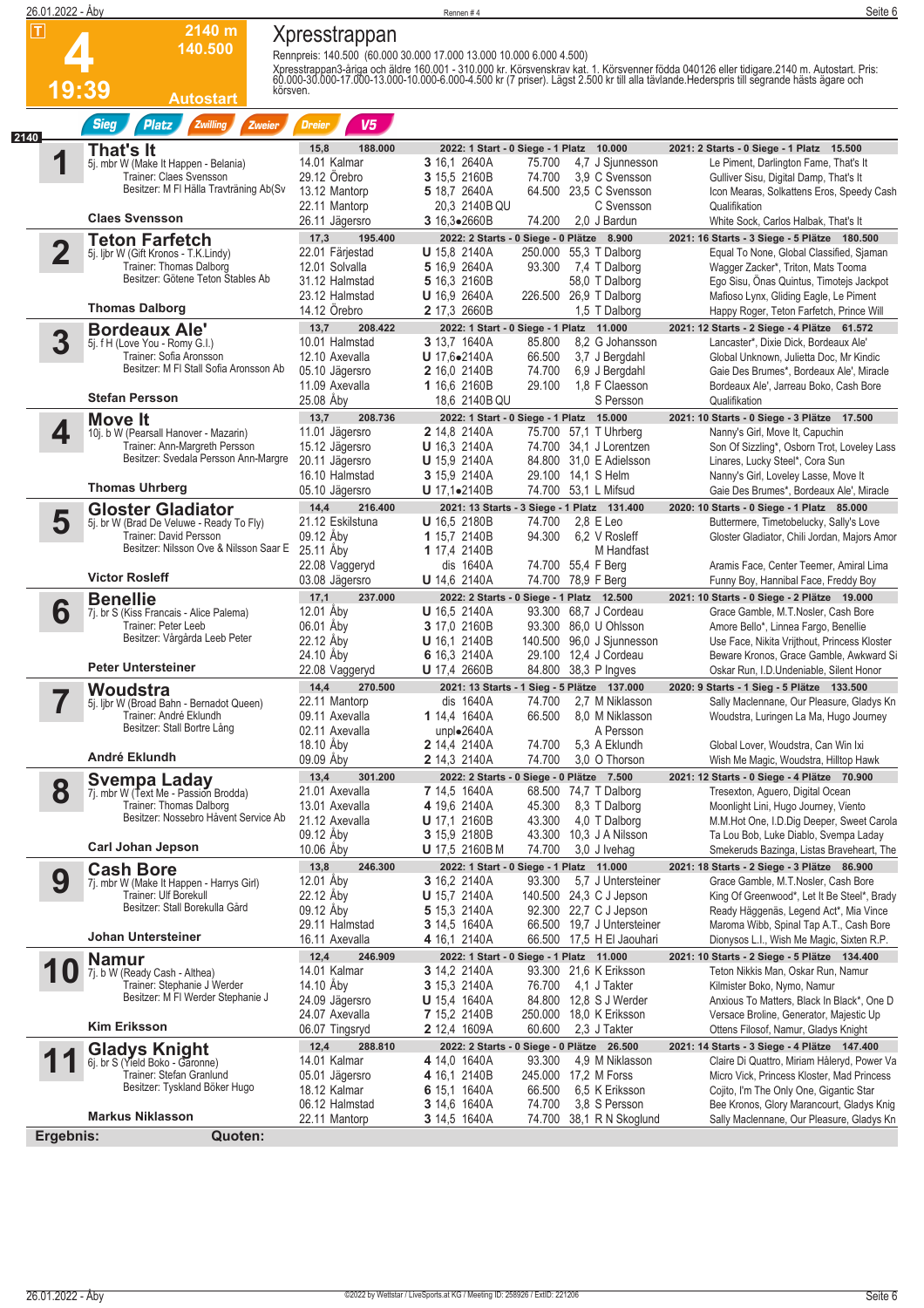|      | 26.01.2022 - Åby        |                                                                        |                                                                  | Rennen #5                                  |                                                                            | Seite 7                                                                                                                                                                                                                           |
|------|-------------------------|------------------------------------------------------------------------|------------------------------------------------------------------|--------------------------------------------|----------------------------------------------------------------------------|-----------------------------------------------------------------------------------------------------------------------------------------------------------------------------------------------------------------------------------|
|      | $\overline{\mathsf{T}}$ | 1640 m                                                                 | 1:A PRIS 40 000, 1640 A                                          |                                            |                                                                            |                                                                                                                                                                                                                                   |
|      |                         | 93.300                                                                 | Rennpreis: 93.300 (40.000 20.000 11.000 7.500 6.400 5.400 3.000) |                                            |                                                                            |                                                                                                                                                                                                                                   |
|      |                         |                                                                        |                                                                  |                                            |                                                                            | 3-åriga och äldre 310.001 - 715.000 kr. Körsvenskrav kat. 2. Körsvenner födda 040126 eller tidigare 1640 m. Autostart. 12 startande Pris:<br>40.000-20.000-11.000-7.500-6.400-(5.400)-(3.000) kr. Lägst 1.500 kr till alla tävlan |
|      | 20:02                   | Autostart                                                              |                                                                  |                                            |                                                                            |                                                                                                                                                                                                                                   |
|      |                         | <b>Sieg</b><br><b>Zwilling</b><br><b>Platz</b><br>Zweier               | V <sub>5</sub><br><b>Dreier</b>                                  |                                            |                                                                            |                                                                                                                                                                                                                                   |
| 1640 |                         | <b>Bellmondo</b>                                                       | 11,6<br>563.400                                                  |                                            | 2022: 1 Start - 1 Sieg - 0 Plätze 40.000                                   | 2021: 10 Starts - 1 Sieg - 3 Plätze 111.700                                                                                                                                                                                       |
|      | 1                       | 7j. br W (One Too Many - Bellami Nowa)<br>Trainer: Christian Fiore     | 10.01 Halmstad<br>22.12 Åbv                                      | 1 13,2 1640A<br>1 12,9 1640A               | 93.300<br>4,3 C Fiore<br>94.300<br>7,7 S Helm                              | Bellmondo, Eppur Si Muove, Spartak Face<br>Bellmondo, Global Action, Amore Bello                                                                                                                                                  |
|      |                         | Besitzer: Vessigebro Johansson Kent-I                                  | 30.11 Jägersro                                                   | 2 15,2 2160B                               | 114.500 24,2 J Takter                                                      | Borups Racing, Bellmondo, Vasco De Gam                                                                                                                                                                                            |
|      |                         |                                                                        | 18.11 Aby                                                        | 7 15,7 2160B                               | 94.300<br>8,9 C Fiore                                                      | Global Virgin, Keegan Trot, Princess Carmo                                                                                                                                                                                        |
|      |                         | <b>Christian Fiore</b>                                                 | 26.09 Tingsryd                                                   | 8 14,9 1609A                               | 29.100<br>2,9 C Fiore                                                      | Victory's Club, Desefinado, Floalts Cesna                                                                                                                                                                                         |
|      | $\overline{\mathbf{2}}$ | <b>Amorcer Levallo</b><br>6j. mbr W (Chocolatier - Pigtails)           | 687.400<br>13,8<br>08.01 Mantorp                                 | <b>U</b> 14,8 2640A                        | 2022: 1 Start - 0 Siege - 0 Plätze 2.500<br>250.000<br>9,0 H Lähdekorpi    | 2021: 13 Starts - 4 Siege - 5 Plätze 344.500<br>Champ Lane, Image Rapida, Ottilia Fri                                                                                                                                             |
|      |                         | Trainer: Hanna Lähdekorpi                                              | 22.12 Aby                                                        | 1 14,2 2160B                               | 226.500<br>5,2 H Lähdekorpi                                                | Amorcer Levallo, Boke Palema, Vasco De G                                                                                                                                                                                          |
|      |                         | Besitzer: Holm Hästgårdenab&Km Häs                                     | 19.11 Jägersro                                                   | $U$ 15,8 $\bullet$ 2160B                   | 84.800<br>2,0 H Lähdekorpi                                                 | Isco Boko, O.M.Faststeep, Gravity Pace                                                                                                                                                                                            |
|      |                         | Hanna Lähdekorpi                                                       | 28.10 Aby<br>09.10 Abv                                           | 2 14,5 • 2160 B<br>2 14,1 2140A            | 94.300<br>3,3 H Lähdekorpi<br>226.500<br>2.2 H Lähdekorpi                  | Unit Brodde, Amorcer Levallo, Rapid On Lin                                                                                                                                                                                        |
|      |                         | <b>Unit Brodde</b>                                                     | 12,0<br>705.150                                                  |                                            | 2022: 2 Starts - 1 Sieg - 1 Platz 51.000                                   | Stepping Moneyboy, Amorcer Levallo, Issia<br>2021: 20 Starts - 2 Siege - 4 Plätze 192.000                                                                                                                                         |
|      | 3                       | 11j. f W (Revenue - Ullevi Guvijo)                                     | 14.01 Kalmar                                                     | 1 12,9 1640A                               | 93.300<br>2.6 K Eriksson                                                   | Unit Brodde, Mad Princess, Love Håleryd                                                                                                                                                                                           |
|      |                         | Trainer: Conny Görtz                                                   | 06.01 Aby                                                        | 3 12,6 1640A                               | 93.300 55,3 K Eriksson                                                     | Romero, Orkan Von Haithabu*, Unit Brodde                                                                                                                                                                                          |
|      |                         | Besitzer: Hässleholm Jonsson Tuve                                      | 16.12 Halmstad<br>03.12 Kalmar                                   | 7 15,4 2140A<br>6 15.1 2140A               | 66.500 17,9 P Ingves<br>74.700                                             | Hurricane River, Infinitus, Exclusive Matter<br>Conrads Massiv, Roller Coaster As, Aweso                                                                                                                                          |
|      |                         | <b>Kim Eriksson</b>                                                    | 10.11 Jägersro                                                   | U 14,4 2160B                               | 9,1 J Sjunnesson<br>140.500 15,4 P Ingves                                  | Global Workaholic, Conrads Massiv, Evoluti                                                                                                                                                                                        |
|      |                         | <b>Durello</b>                                                         | 537.300<br>11,9                                                  |                                            | 2022: 1 Start - 0 Siege - 0 Plätze 6.400                                   | 2021: 9 Starts - 1 Sieg - 0 Plätze 130.500                                                                                                                                                                                        |
|      | 4                       | 7j. b W (Echo - Grenache)                                              | 18.01 Jägersro                                                   | 5 14,6 2140A                               | 85.800 17,3 J Lövgren                                                      | Emilion*, Express A.P.*, Peakadilly                                                                                                                                                                                               |
|      |                         | Trainer: Joakim Lövgren<br>Besitzer: Skurup Stall Lövgren Ab           | 25.11 Aby<br>28.10 Aby                                           | dis 2140A<br>7 16,5 2180B                  | 74.700 38,0 J Lövgren<br>56.500<br>3.5 T Mifsud                            | Lovely O.O., Incredible Wine, Unacerveza B                                                                                                                                                                                        |
|      |                         |                                                                        | 01.10 Kalmar                                                     | 6 12,1 1640A                               | 74.700 18,2 J Lövgren                                                      | Nisse Sånna, Hopeusteponalego, Everton<br>Spartak Face, Artemide Zack, Rocky Bear                                                                                                                                                 |
|      |                         | Joakim Lövgren                                                         | 13.09 Halmstad                                                   | <b>U</b> 15,4 2140A                        | 74.700 14,4 H Halme                                                        | Amorcer Levallo, Princess Kloster, Eppur Si                                                                                                                                                                                       |
|      |                         | <b>Precious Lord</b>                                                   | 12,1<br>507.653                                                  |                                            | 2022: 1 Start - 0 Siege - 1 Platz 30.000                                   | 2021: 22 Starts - 1 Sieg - 7 Plätze 160.200                                                                                                                                                                                       |
|      | 5                       | 7j. br W (Pastor Stephen - Glorify)<br>Trainer: Marcus Lindgren        | 12.01 Åby<br>22.12 Aby                                           | 2 13.3 1640A<br>8 13,7 1640A               | 140.500<br>7.0 K Oscarsson<br>94.300 15,2 K Olsson                         | Global Action, Precious Lord, You Could Be                                                                                                                                                                                        |
|      |                         | Besitzer: Stall Marlin - Asap                                          | 10.12 Kalmar                                                     | 3 17,8 2140A                               | 74.700<br>8.9 K Oscarsson                                                  | Bellmondo, Global Action, Amore Bello<br>Digital Process, Gigantic Star, Precious Lor                                                                                                                                             |
|      |                         |                                                                        | 26.11 Solvalla                                                   | <b>3</b> 12,3 1660B                        | 146.000 12,2 R N Skoglund                                                  | Joy Alissa, Rudisha, Precious Lord                                                                                                                                                                                                |
|      |                         | <b>Kevin Oscarsson</b>                                                 | 16.11 Kalmar                                                     | 5 12,2 1640A                               | 74.700<br>13,7 K Oscarsson                                                 | Borups Umami, Awesome Kronos, Scotch B                                                                                                                                                                                            |
|      | 6                       | Souvenir d'Inverne                                                     | 11,5<br>668.427<br>13.01 Axevalla                                | 2 17,0 2160B                               | 2022: 1 Start - 0 Siege - 1 Platz 20.000<br>93.300<br>9.7 J Svart          | 2021: 18 Starts - 1 Sieg - 4 Plätze 151.261<br>Rally Gunnar, Souvenir d'Inverne, Nisse Så                                                                                                                                         |
|      |                         | 8j. br W (Zola Boko - Queen Thirteen)<br>Trainer: Janne Svart          | 22.12 Aby                                                        | 7 14,2 2180B                               | 226.500 63,2 J Svart                                                       | Amorcer Levallo, Boke Palema, Vasco De G                                                                                                                                                                                          |
|      |                         | Besitzer: Tomsam Ab & Centrum Bygg                                     | 07.12 Axevalla                                                   | 1 14,3 1640A                               | 86.800<br>8.0 J Svart                                                      | Souvenir d'Inverne, Tournado Dream, Listas                                                                                                                                                                                        |
|      |                         | <b>Janne Svart</b>                                                     | 25.11 Aby                                                        | 6 14,5 2140A                               | 74.700 90.7 S Olsson Jacobsen                                              | Lovely O.O., Incredible Wine, Unacerveza B                                                                                                                                                                                        |
|      |                         |                                                                        | 01.11 Mantorp<br>700.200                                         | 5 13,3 1640A                               | 84.800 31,4 J Svart                                                        | Zacapa Grim, Precious Lord, Hugo R.C.                                                                                                                                                                                             |
|      |                         | <b>Princess Kloster</b><br>6j. br S (Classic Photo - Perfekta Kloster) | 13,5<br>12.01 Åby                                                | 4 15,6 2160B                               | 2022: 2 Starts - 0 Siege - 1 Platz 68.000<br>140.500<br>8.8 P Untersteiner | 2021: 10 Starts - 0 Siege - 5 Plätze 135.500<br>Quiz Roc, Green Mamba, Precious Lane                                                                                                                                              |
|      |                         | Trainer: Johan Untersteiner                                            | 05.01 Jägersro                                                   | 2 15,2 2160B                               | 245.000<br>3,1 J Untersteiner                                              | Micro Vick, Princess Kloster, Mad Princess                                                                                                                                                                                        |
|      |                         | Besitzer: Stall Kloster                                                | 22.12 Aby                                                        | <b>3</b> 14,4 2160B                        | 140.500 13,5 P Untersteiner                                                | Use Face, Nikita Vrijthout, Princess Kloster                                                                                                                                                                                      |
|      |                         | <b>Peter Untersteiner</b>                                              | 27.11 Solvalla<br>06.11 Eskilstuna                               | <b>U</b> 14,0 2160B<br><b>U</b> 13,8 2160B | 480.000 33,3 J Untersteiner<br>250.000 17,3 J Untersteiner                 | Unique Juni, Liquify'em, Ottilia Fri<br>Minnucci Zon, Ottilia Fri, Beauty Super Nov                                                                                                                                               |
|      |                         | <b>Crossfire Simoni</b>                                                | 11,6<br>692.000                                                  |                                            | 2022: 2 Starts - 0 Siege - 0 Plätze 5.300                                  | 2021: 12 Starts - 0 Siege - 3 Plätze 61.600                                                                                                                                                                                       |
|      | 8                       | 8j. mbr W (Revenue - Tag's Advocate)                                   | 20.01 Åby                                                        | 5 15,3 2180B                               | 45.300 10,3 B Falsig                                                       | Ninia's Boy, Hickory Jaam, Stand By Ken                                                                                                                                                                                           |
|      |                         | Trainer: Bo Falsig<br>Besitzer: M FI Travtränare Bo Falsig Ab          | 06.01 Aby<br>22.12 Aby                                           | <b>U</b> 12,9 1640A                        | 93.300 69,3 A Christiansson<br>92.300 75,5 B Falsig                        | Romero, Orkan Von Haithabu*, Unit Brodde                                                                                                                                                                                          |
|      |                         |                                                                        | 06.11 Aby                                                        | 5 13,2 1640A<br><b>3</b> 14,1 2140A        | 29.100 18,3 A Christiansson                                                | Orkan Von Haithabu*, Natorp Bo, Arvid S.H.<br>Demolition Man F., Miss Pastis, Crossfire Si                                                                                                                                        |
|      |                         | <b>Bo Falsig</b>                                                       | 24.10 Aby                                                        | 5 14,1 2140A                               | 29.100 18,6 B Falsig                                                       | Chili Jordan, Vischio Holz, Can Lane                                                                                                                                                                                              |
|      |                         | Love Håleryd                                                           | 711.900<br>11,6                                                  |                                            | 2022: 2 Starts - 0 Siege - 1 Platz 12.500                                  | 2021: 10 Starts - 1 Sieg - 1 Platz 97.100                                                                                                                                                                                         |
|      | 9                       | 7j. f W (Love You - Oh Gigi)<br>Trainer: Johan Untersteiner            | 14.01 Kalmar<br>06.01 Aby                                        | 3 13,2 1640A<br>dis 1640A                  | 93.300<br>4,2 P Untersteiner<br>93.300 44,2 S Persson                      | Unit Brodde, Mad Princess, Love Håleryd<br>Romero, Orkan Von Haithabu*, Unit Brodde                                                                                                                                               |
|      |                         | Besitzer: Uppsala Easy Kb                                              | 21.06 Halmstad                                                   | <b>U</b> $16,2-2140A$                      | 66.500 16,9 P Untersteiner                                                 | Spartak Face, Valour Kronos, Bravo Santan                                                                                                                                                                                         |
|      |                         |                                                                        | 16.05 Tingsryd                                                   | <b>U</b> $15,0$ •1609A                     | 29.100<br>6,2 M Karlsson                                                   | Can Lane, Gambit Brodde, Cassiopeia                                                                                                                                                                                               |
|      |                         | Johan Untersteiner                                                     | 17.04 Vaggeryd                                                   | 5 14,7 2140A                               | 29.100<br>2,3 M Karlsson                                                   | Heroine Darling, Hushabye, Baja Rosa Ake                                                                                                                                                                                          |
|      | Ergebnis:               | Quoten:                                                                |                                                                  |                                            |                                                                            |                                                                                                                                                                                                                                   |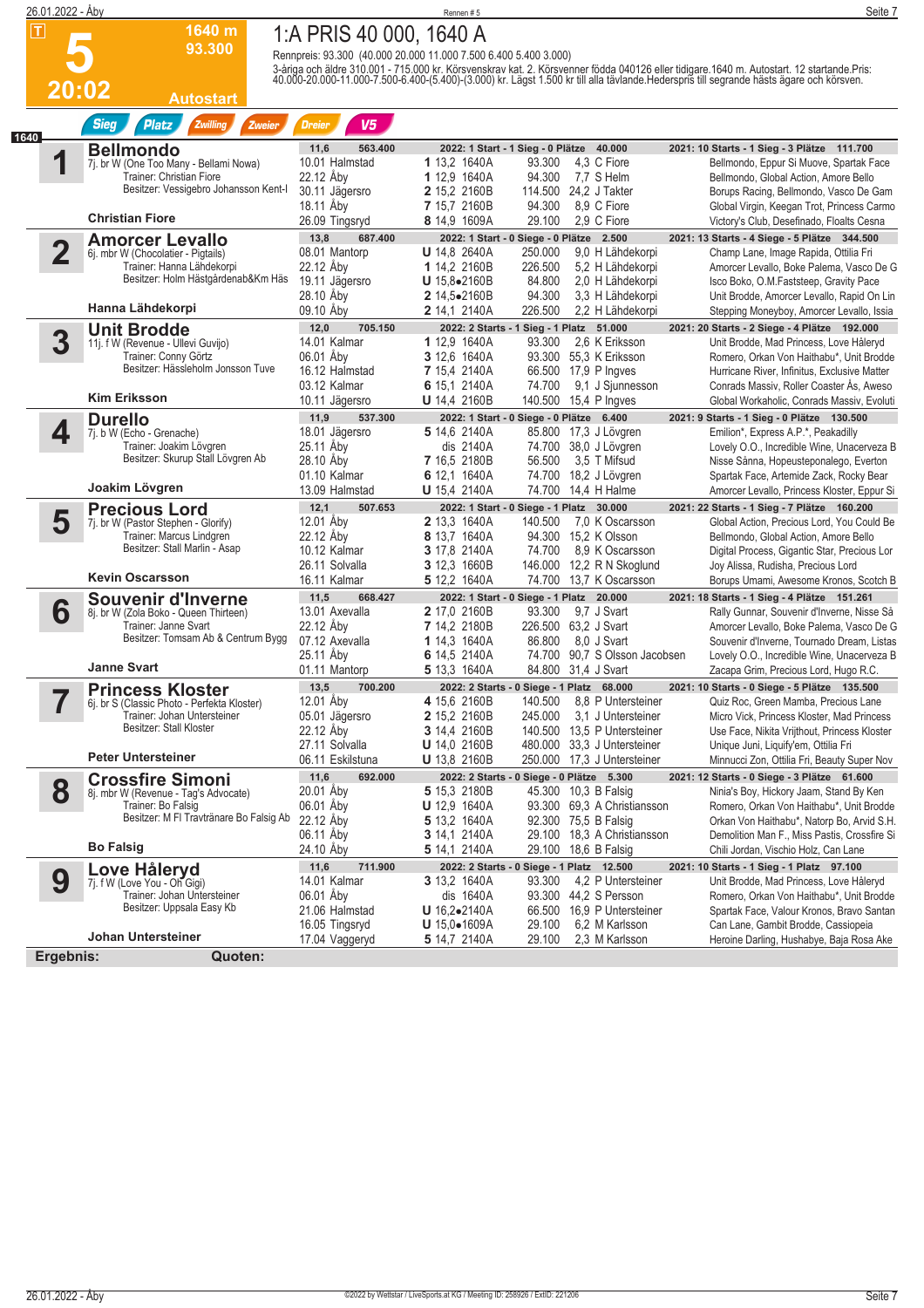|      | 26.01.2022 - Åby   |                                                                           |                                                                    | Rennen#6                                      |                                                              | Seite 8                                                                                                                                                                                                                           |
|------|--------------------|---------------------------------------------------------------------------|--------------------------------------------------------------------|-----------------------------------------------|--------------------------------------------------------------|-----------------------------------------------------------------------------------------------------------------------------------------------------------------------------------------------------------------------------------|
|      | $\boxed{\text{T}}$ | 2140 m                                                                    | 1:A PRIS 50 000, 2140 A                                            |                                               |                                                              |                                                                                                                                                                                                                                   |
|      |                    | 114.500                                                                   | Rennpreis: 114.500 (50.000 25.000 13.000 10.000 7.500 5.500 3.500) |                                               |                                                              |                                                                                                                                                                                                                                   |
|      |                    |                                                                           |                                                                    |                                               |                                                              | 3-åriga och äldre 200.001 - 405.000 kr. Körsvenskrav kat. 2. Körsvenner födda 040126 eller tidigare 2140 m. Autostart. 12 startande Pris:<br>50.000-25.000-13.000-10.000-7.500-(5.500)-(3.500) kr. Lägst 1.500 kr till alla tävla |
|      | 20:30              | Autostart                                                                 |                                                                    |                                               |                                                              |                                                                                                                                                                                                                                   |
|      |                    | <b>Sieg</b><br><b>Platz</b><br>Zwilling<br>Zweier                         | V <sub>5</sub><br>Dreier                                           | <b>V86</b>                                    |                                                              |                                                                                                                                                                                                                                   |
| 2140 |                    | <b>Barbados Mail</b>                                                      | 13,2<br>329.148                                                    |                                               | 2022: 2 Starts - 0 Siege - 2 Plätze 35.000                   | 2021: 15 Starts - 8 Siege - 3 Plätze 190.610                                                                                                                                                                                      |
|      | 1                  | 5j. br H (Main Wise As - Flexa L.B.)                                      | 18.01 Jägersro                                                     | 2 15,6 2160B                                  | 6.2 H B Johansson<br>75.700                                  | Ego Sisu, Barbados Mail, Remus Eck                                                                                                                                                                                                |
|      |                    | Trainer: Giuseppe Lubrano<br>Besitzer: Göteborg Alfredsson Claes G        | 10.01 Halmstad<br>16.12 Halmstad                                   | 2 15,8 2140A<br>7 16,9.2140A                  | 93.300<br>4,2 P Ingves<br>66.500<br>4.7 G Lubrano            | I'm The Only One, Barbados Mail, Lisa Lisie<br>Precious Lane, Quantum Cappuccino, Catc                                                                                                                                            |
|      |                    |                                                                           | 11.11 Aby                                                          | 3 13,2.1640A                                  | 92.300 41.1 G Lubrano                                        | Prosecco, Mr Brilliant, Barbados Mail                                                                                                                                                                                             |
|      |                    | <b>Carl Johan Jepson</b>                                                  | 28.10 Aby                                                          | <b>U</b> 15,9 2640A                           | 92.300<br>32,7 G Lubrano                                     | Akela Play, Global Lover, Twigs Honor                                                                                                                                                                                             |
|      | $\overline{2}$     | <b>Eddie The Eagle</b><br>6j. mbr W (S.J.'s Photo - Dejah Thoris)         | 11,8<br>340.578<br>08.01 Skive                                     | 5 18,3 2060A                                  | 2022: 1 Start - 0 Siege - 0 Plätze 2.069<br>2,2 M Lönborg    | 2021: 10 Starts - 5 Siege - 3 Plätze 103.785<br>Dandit*, Ecu Egedal*, Denimcowboy                                                                                                                                                 |
|      |                    | Trainer: Michael Lönborg                                                  | 28.11 Århus                                                        | 1 14,8 1800A                                  | 1,4 M Lönborg                                                | Eddie The Eagle*, Benton Frisco*, Explosiv                                                                                                                                                                                        |
|      |                    | Besitzer: Danmark Lönborg Michael M                                       | 14.11 Århus                                                        | 1 15,8 1800A                                  | 1.2 M Lönborg                                                | Eddie The Eagle*, Benton Frisco                                                                                                                                                                                                   |
|      |                    | <b>Thomas Uhrberg</b>                                                     | 15.10 Arhus<br>01.10 Charlottenlund                                | 2 14,3 1800A<br>2 12,1 1600A                  | 10,0 M Lönborg<br>2,3 M Lönborg                              | Extreme*, Eddie The Eagle*, E Type Cash                                                                                                                                                                                           |
|      |                    | <b>Hot Hot Hot</b>                                                        | 16,9<br>222.000                                                    |                                               | 2022: 3 Starts - 0 Siege - 0 Plätze 13.000                   | Black Mission, Eddie The Eagle*, Enzo<br>2021: 36 Starts - 0 Siege - 3 Plätze 84.500                                                                                                                                              |
|      | 3                  | 8j. br W (Red Hot Dynamite - Girlpower Dyna                               | 20.01 Åby                                                          | <b>U</b> 16,4 2160B                           | 45.300 105,7 L L Lindgren                                    | Ninia's Boy, Hickory Jaam, Stand By Ken                                                                                                                                                                                           |
|      |                    | Trainer: Lise Lotte Lindgren<br>Besitzer: Frillesås TI Horse Service Hb   | 12.01 Aby                                                          | 5 16.7 2140A                                  | 140.500 42,8 A Eklundh                                       | Vinci Nice, Onas Quintus, Timotejs Jackpot                                                                                                                                                                                        |
|      |                    |                                                                           | 06.01 Aby<br>09.11 Axevalla                                        | <b>U</b> 17,5 2640B<br>8 18,0 2140A           | 93.300 113,7 L L Lindgren<br>43.300 136,5 L L Lindgren       | Lucifer Sam, Akela Play, Balanced Rudder<br>Joker Of Steel*, Dats Pepito, Good Express                                                                                                                                            |
|      |                    | <b>Lise Lotte Lindgren</b>                                                | 02.11 Axevalla                                                     | 6 16,1 1660B                                  | 43.300 35,4 L L Lindgren                                     | Harry Dynamit, Just Like Julia, Kantens Cas                                                                                                                                                                                       |
|      |                    | <b>Major Tallmadge</b>                                                    | 12,0<br>372.361                                                    |                                               | 2022: 1 Start - 0 Siege - 0 Plätze 1.500                     | 2021: 12 Starts - 2 Siege - 2 Plätze 73.900                                                                                                                                                                                       |
|      | 4                  | 7j. br W (From Above - Overworked)<br>Trainer: Marcus Lindgren            | 12.01 Åby<br>08.12 Jägersro                                        | dis 2640A<br>5 13,4 1640A                     | 114.500 45.5 K Oscarsson<br>140.500 44,3 J M Oscarsson       | Joker Of Steel*, Ninja Zon, Protector Tile                                                                                                                                                                                        |
|      |                    | Besitzer: Stall Marlin - Asap                                             | 30.11 Jägersro                                                     | <b>U</b> 14,1 1640A                           | 74.700 77,4 M Lindgren                                       | Under Armour, Alert Vendil, Protector Tile<br>Borups Umami, Cassiopeia*, Kattis J.Boko                                                                                                                                            |
|      |                    |                                                                           | 25.10 Mantorp                                                      |                                               |                                                              |                                                                                                                                                                                                                                   |
|      |                    |                                                                           |                                                                    | 2 13,2 1640A                                  | 66.500<br>3.4 J M Oscarsson                                  | Aguero, Major Tallmadge, Strong Lover                                                                                                                                                                                             |
|      |                    | <b>Kevin Oscarsson</b>                                                    | 15.08 Tingsryd                                                     | 6 12,7 1609A                                  | 84.800<br>19,4 J M Oscarsson                                 | Hipster Am, Boccadamo*, Black Mission                                                                                                                                                                                             |
|      |                    | <b>Tour Eiffel</b>                                                        | 12,0<br>400.679                                                    |                                               | 2021: 19 Starts - 5 Siege - 3 Plätze 209.827                 | 2020: 13 Starts - 3 Siege - 3 Plätze 75.962                                                                                                                                                                                       |
|      | 5                  | 8j. f S (Qwerty - Pilgrims Tina)<br>Trainer: Morten Melin                 | 28.12 Skive<br>12.12 Alborg                                        | dis 2040B<br>3 12,3 1640A                     | 4,2 K Mönster<br>3,8 K Mönster                               | F The Big New*, Haha Ha*, Ea<br>B.G.Pastor Jonte, Enjoy Banker, Tour Eiffel                                                                                                                                                       |
|      |                    | Besitzer: Gregersen Anita & Nörskov M                                     | 21.11 Charlottenlund                                               | 1 13,9 2000A                                  | 10,2 B Jörgensen                                             | Tour Eiffel, Ea*, Lisa Lisieux                                                                                                                                                                                                    |
|      |                    | Peter Ingves                                                              | 14.11 Hamburg-Bahrenf                                              | 1 15,2 2200B                                  | 3.8 R Bakker                                                 |                                                                                                                                                                                                                                   |
|      |                    |                                                                           | 22.10 Odense<br>12,4<br>381.110                                    | 3 14,5 1640A                                  | 14,4 B Jörgensen<br>2022: 1 Start - 0 Siege - 1 Platz 15.000 | Henbianca Boko*, Carna Sensei*, Tour Eiffe<br>2021: 25 Starts - 2 Siege - 6 Plätze 240.200                                                                                                                                        |
|      | 6                  | <b>Alert Vendil</b><br>6j. brskm W (Yarrah Boko - Camille In)             | 14.01 Kalmar                                                       | 2 15,7 2140AM                                 | 3.6 L Nimåker<br>75.700                                      | Hövding Sting, Alert Vendil, Granit De La Ro                                                                                                                                                                                      |
|      |                    | Trainer: Tomas Malmqvist<br>Besitzer: Arlöv Ealea Ab                      | 21.12 Jägersro                                                     | 4 14,8 2140A                                  | 84.800<br>6.9 K Ecce                                         | Federer, Hitthebar, Stenson                                                                                                                                                                                                       |
|      |                    |                                                                           | 08.12 Jägersro                                                     | 2 13,1 1640A<br>$U$ 12,9 $\bullet$ 1640A      | 140.500 12,6 K Ecce<br>84.800 41,0 K Ecce                    | Under Armour, Alert Vendil, Protector Tile<br>Under Armour, Neo Turbo*, Hilltop Hawk                                                                                                                                              |
|      |                    | <b>Ken Ecce</b>                                                           | 20.11 Jägersro<br>28.10 Aby                                        | 4 14,7 2640A                                  | 92.300 43,2 K Ecce                                           | Akela Play, Global Lover, Twigs Honor                                                                                                                                                                                             |
|      |                    | <b>Bette Nock</b>                                                         | 333.300<br>13,0                                                    |                                               | 2021: 13 Starts - 3 Siege - 6 Plätze 124.335                 | 2020: 8 Starts - 1 Sieg - 4 Plätze 37.661                                                                                                                                                                                         |
|      |                    | 9j. br W (S.J.'s Photo - Flicka Tröjborg)                                 | 28.12 Skive                                                        | 1 15,0 2060A                                  | 24,2 J Rask                                                  | Bette Nock*, Rossi Garline, Fonseca                                                                                                                                                                                               |
|      |                    | Trainer: Jeppe Rask<br>Besitzer: Danmark Stald Rask                       | 06.12 Skive<br>22.11 Skive                                         | 2 13,2 1600A<br>1 17,0 2060A                  | 3,6 J Rask<br>3,7 F Jensen                                   | Estrella Sisa*, Bette Nock*, Eddie Cook<br>Bette Nock*, Fonseca*, Eldon Neergård                                                                                                                                                  |
|      |                    |                                                                           | 29.10 Skive                                                        | $U$ 15,1 $\bullet$ 1600A                      | 4,9 J Rask                                                   | Charming Kiss*, Kadabra Bolets*, Eddie Co                                                                                                                                                                                         |
|      |                    | Jeppe Rask                                                                | 08.10 Odense                                                       | 3 13,0 1640A                                  | 10,0 J Rask                                                  | Dempsey Cloc*, Charming Kiss*, Bette Noc                                                                                                                                                                                          |
|      |                    | <b>Joker Of Steel</b>                                                     | 358.792<br>13,2                                                    |                                               | 2022: 1 Start - 1 Sieg - 0 Plätze 50.000<br>114.500          | 2021: 11 Starts - 3 Siege - 1 Platz 124.900<br>Joker Of Steel*, Ninja Zon, Protector Tile                                                                                                                                         |
|      | 8                  | 6j. f W [DE] (Virgill Boko - Ave Brigitte)<br>Trainer: Johan Untersteiner | 12.01 Åby<br>23.12 Halmstad                                        | 1 17,0 2640A<br>7 13,2 1640A                  | 8,1 J Untersteiner<br>226.500 11.8 P Untersteiner            | Playit Flax, Maroma Wibb, Prosperous S.                                                                                                                                                                                           |
|      |                    | Besitzer: Nederländerna Merwestaal M                                      | 09.11 Axevalla                                                     | 1 15,9 2140A                                  | 43.300<br>1,6 S Persson                                      | Joker Of Steel*, Dats Pepito, Good Express                                                                                                                                                                                        |
|      |                    | Johan Untersteiner                                                        | 28.10 Aby<br>29.09 Jägersro                                        | 6 14,8●2640A<br><b>4</b> 15,6●2140A           | 92.300 16,9 J Untersteiner<br>140.500<br>2,7 J Untersteiner  | Akela Play, Global Lover, Twigs Honor<br>Hazard In*, Alert Vendil, Riley S.W.                                                                                                                                                     |
|      |                    | <b>Tresexton</b>                                                          | 13,0<br>400.900                                                    |                                               | 2022: 2 Starts - 1 Sieg - 0 Plätze 35.000                    | 2021: 18 Starts - 3 Siege - 0 Plätze 113.900                                                                                                                                                                                      |
|      | 9                  | 7j. br W (Broadway Hall - Athena Hanover)                                 | 21.01 Axevalla                                                     | 1 13,5 1640A                                  | 2,9 S Persson<br>68.500                                      | Tresexton, Aguero, Digital Ocean                                                                                                                                                                                                  |
|      |                    | Trainer: Rigmor Jakobsson<br>Besitzer: Stall Heartbeat                    | 12.01 Åby                                                          | 4 17,3 2640A                                  | 114.500<br>9,0 N Stenguist                                   | Joker Of Steel*, Ninja Zon, Protector Tile                                                                                                                                                                                        |
|      |                    |                                                                           | 31.12 Halmstad<br>23.12 Halmstad                                   | <b>U</b> $16.0 \bullet 1640A$<br>5 16,1 2640A | 19,9 M E Djuse<br>226.500 13,7 M Forss                       | Bravo Sabotage, Roller Coaster As, Beetho<br>Incredible Wine, Cruise, Frodo Cash                                                                                                                                                  |
|      | Ergebnis:          | <b>Stefan Persson</b><br>Quoten:                                          | 23.11 Eskilstuna                                                   | 1 14,4 2640A                                  | 66.500 20,6 A Eriksson                                       | Tresexton, Gordon Brodde, Västerbo Mixtra                                                                                                                                                                                         |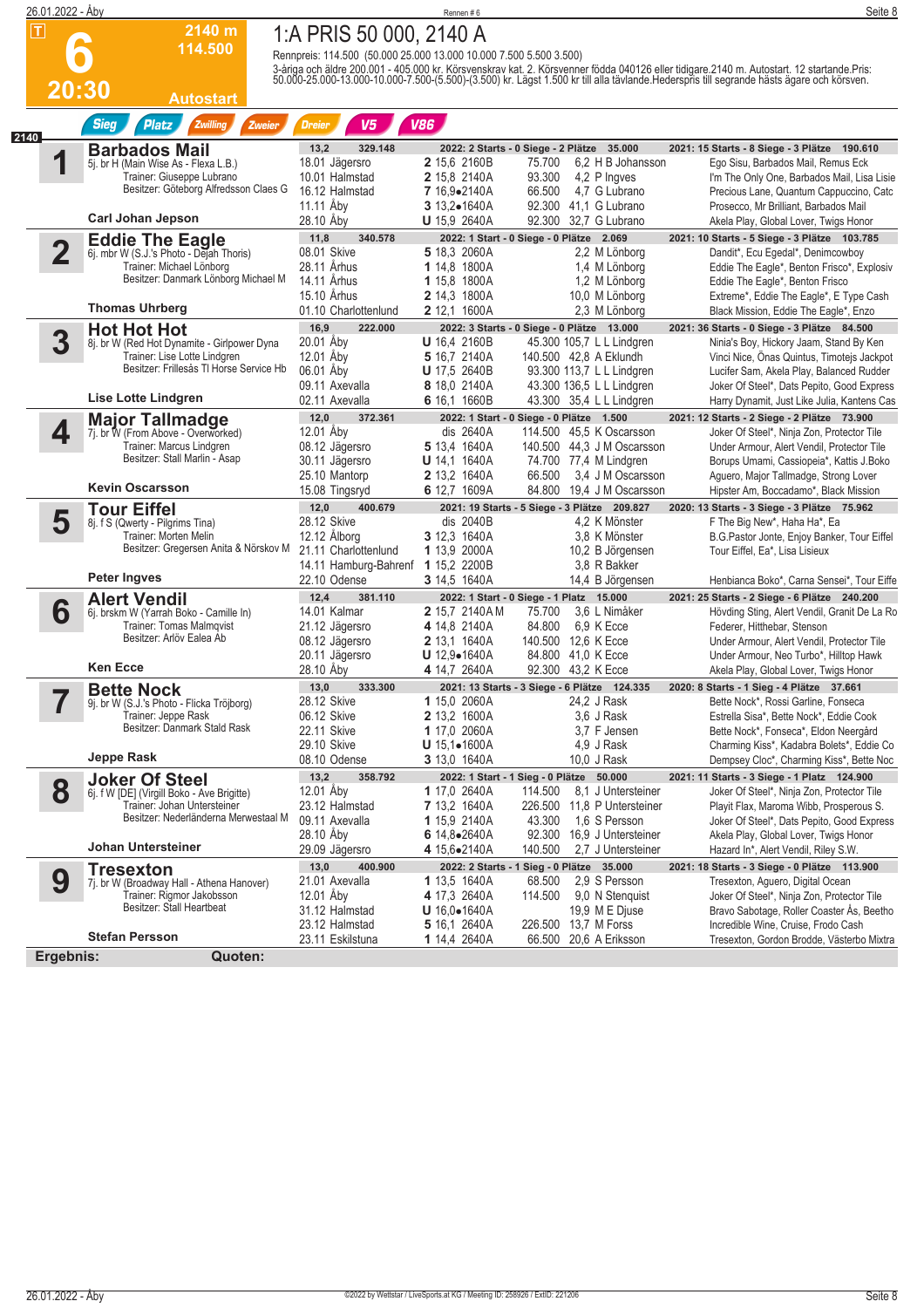|      | 26.01.2022 - Åby              |                                                                           |                                              | Rennen #7                                                                                           | Seite 9                                                                                                                                                                                                                           |
|------|-------------------------------|---------------------------------------------------------------------------|----------------------------------------------|-----------------------------------------------------------------------------------------------------|-----------------------------------------------------------------------------------------------------------------------------------------------------------------------------------------------------------------------------------|
|      | $\vert \bm{\mathsf{T}} \vert$ | 2140 m                                                                    | Xpressbruden - Stolopp                       |                                                                                                     |                                                                                                                                                                                                                                   |
|      |                               | 140.500                                                                   |                                              | Rennpreis: 140.500 (60.000 30.000 17.000 13.000 10.000 6.000 4.500)                                 |                                                                                                                                                                                                                                   |
|      |                               |                                                                           |                                              |                                                                                                     | Xpressbruden - Stolopp3-åriga och äldre ston 60.001 - 200.000 kr. Körsvenskrav kat. 1. Körsvenner födda 040126 eller tidigare.2140 m.<br>Autostart. 12 startande. Pris: 60.000-30.000-17.000-13.000-10.000-6.000-4.500 kr (7 pris |
|      | 20:52                         | <b>Autostart</b>                                                          | segrande hästs ägare och körsven.            |                                                                                                     |                                                                                                                                                                                                                                   |
|      |                               | <b>Sieg</b><br>Zwilling<br><b>Platz</b><br>Zweier                         | <b>V86</b><br>Dreier                         |                                                                                                     |                                                                                                                                                                                                                                   |
| 2140 |                               | Take Me Sober                                                             | 16,5<br>190.000                              | 2022: 1 Start - 0 Siege - 1 Platz 15.000                                                            | 2021: 12 Starts - 3 Siege - 2 Plätze 175.000                                                                                                                                                                                      |
|      | 4                             | 4j. mbr S (Fawkes - Very Sober)                                           | 10.01 Halmstad                               | 2 18,1 2160B<br>75.700<br>3.5 K Eriksson                                                            | Eclectic*, Take Me Sober, Anti Ice                                                                                                                                                                                                |
|      |                               | Trainer: Robert Bergh<br>Besitzer: Ab Torp Och Småhus I Väster            | 26.12 Solvalla<br>09.12 Åby                  | 5 16,0.2140A<br>152.000<br>9,0 R N Skoglund<br>92.300<br>3.5 U Ohlsson                              | Lyckans Loes, Southwind Sansa, Filippa B.J<br>Donna, Jane Attack, Take Me Sober                                                                                                                                                   |
|      |                               |                                                                           | 01.12 Aby                                    | 3 16,7 2160B<br>140.500 11,2 R Bergh<br>4 15,1 2140A                                                | Bluehill's Wind*, Olga Tooma, Honey B.                                                                                                                                                                                            |
|      |                               | <b>Robert Bergh</b>                                                       | 06.11 Eskilstuna                             | 74.700 20,5 R Bergh<br>2140A<br>6                                                                   | Immigrant Am, Prosperous S.*, Wagger Zac                                                                                                                                                                                          |
|      |                               | Haha Ha<br>9j. br S (Adrian Chip - Lady New Dawn)                         | 13,7<br>199.570<br>17.01 Skive               | 2022: 1 Start - 1 Sieg - 0 Plätze 13.792<br>1 13,7 1600A<br>2,9 M Lönborg                           | 2021: 19 Starts - 1 Sieg - 9 Plätze 89.428<br>Haha Ha*, Enson*, Formidable Vincent                                                                                                                                                |
|      |                               | Trainer: Michael Lönborg                                                  | 28.12 Skive                                  | 2 15,1 2020B<br>30,4 M Lönborg                                                                      | F The Big New*, Haha Ha*, Ea                                                                                                                                                                                                      |
|      |                               | Besitzer: Danmark Knight Stable                                           | 10.12 Arhus                                  | 2 16,7 1800A<br>3,6 M Lönborg                                                                       | Farinelli Hastrup*, Haha Ha*, Exciting Lady                                                                                                                                                                                       |
|      |                               | <b>Thomas Uhrberg</b>                                                     | 05.11 Charlottenlund<br>17.10 Charlottenlund | 2 15,4 2000A<br>4,5 M Petersen<br>5 15,9 2040B<br>13,4 M Lönborg                                    | Giant Design*, Haha Ha*, Elvis Toft<br>Gonnabe Shadow*, Gazella K*, S A Photo                                                                                                                                                     |
|      |                               | <b>Aperol Broline</b>                                                     | 142.000<br>16,2                              | 2022: 1 Start - 0 Siege - 1 Platz 11.000                                                            | 2021: 6 Starts - 2 Siege - 2 Plätze 131.000                                                                                                                                                                                       |
|      | 3                             | 4j. mbr S (Classic Photo - Drinking Days)<br>Trainer: Johan Untersteiner  | 05.01 Jägersro<br>09.10 Åby                  | 6.6 S Persson<br>3 16,2 2140A<br>93.300<br>dis 2140A<br>222.500<br>6.6 J Untersteiner               | Japiro Queen, Jump In, Aperol Broline                                                                                                                                                                                             |
|      |                               | Besitzer: M FI Andersfälts Förvaltnings                                   | 27.09 Halmstad                               | 1 15,1 2140A<br>108.000<br>1.6 P Untersteiner                                                       | Imhatra Am, Roubine, Ninja Zon<br>Aperol Broline, Olga Tooma, Global Chit Ch                                                                                                                                                      |
|      |                               | <b>Johan Untersteiner</b>                                                 | 10.09 Solvalla                               | dis 2140A<br>18,9 J Untersteiner<br>301.500                                                         | Rihanna W.I., Bright Crystal, Aranka Face                                                                                                                                                                                         |
|      |                               |                                                                           | 31.08 Orebro<br>12,4<br>178.729              | 2 15,2 2100A<br>108.000<br>2.0 S Persson<br>2021: 14 Starts - 2 Siege - 5 Plätze 152.049            | Isabelle Cash, Aperol Broline, Pretty And Ev<br>2020: 2 Starts - 0 Siege - 1 Platz 26.680                                                                                                                                         |
|      | 4                             | <b>Faith Trot</b><br>4j. br S (Readly Express - Dreamalittledream)        | 20.10 Solvalla                               | dis 2140A<br>3.4 J Kontio<br>140.500                                                                | Swept Wing, Loaded Leila, Southwind Sans                                                                                                                                                                                          |
|      |                               | Trainer: Per Nordström<br>Besitzer: Tyskland Bornmann Hans Ulri           | 10.10 Solvalla                               | 7 14,6 2140A<br>152.000 43,5 J Kontio                                                               | That's So Clever, Crak Di Girifalco*, Marlon                                                                                                                                                                                      |
|      |                               |                                                                           | 28.09 Gävle<br>15.09 Solvalla                | 2 12,4 1640A<br>74.700<br>2.2 T Pettersson<br>3 14,0 2140A<br>226.500<br>7,5 J Kontio               | Bellatrix Club, Faith Trot, Dandruff<br>Felicia Zet, Roubine, Faith Trot                                                                                                                                                          |
|      |                               | Per Nordström                                                             | 25.08 Solvalla                               | 5 14,7 2140A<br>217.000<br>70,4 C Sjöström                                                          | Great Skills, Imhatra Am, Global Courtesy                                                                                                                                                                                         |
|      |                               | <b>Destiny's Diamond</b>                                                  | 14,2<br>158.539                              | 2022: 2 Starts - 0 Siege - 0 Plätze 2.758                                                           | 2021: 14 Starts - 0 Siege - 3 Plätze 23.998                                                                                                                                                                                       |
|      | 5                             | 7j. mbr S (Pearsall Hanover - Remba)<br>Trainer: Allan E Svane            | 17.01 Skive<br>08.01 Skive                   | 4 14,2 1600A<br>31.1 J Rask<br><b>U</b> 18,2 2060A<br>25,6 J Rask                                   | Haha Ha*, Enson*, Formidable Vincent<br>Freja Skovsende*, Formidable Vincent*, Per                                                                                                                                                |
|      |                               | Besitzer: Danmark Stald Fredlev-Svan                                      | 17.12 Charlottenlund                         | 3 16,1 2000A<br>27,4 A E Svane                                                                      | Royal Blue, Eyecandy*, Destiny's Diamond                                                                                                                                                                                          |
|      |                               | Jeppe Rask                                                                | <b>18.10 Skive</b><br>27.09 Skive            | $U$ 19,7 $\bullet$ 2060A<br>14,8 J Rask<br><b>U</b> 16,8 2060A<br>7.3 J Rask                        | No Soup For You*, J C Royalty Boko*, He D<br>Futteflagfis*, Elvis Shadow*, Ilyushin                                                                                                                                               |
|      |                               | Rizzi Brodda                                                              | 14,3<br>149.400                              | 2022: 1 Start - 0 Siege - 0 Plätze 5.900                                                            | 2021: 7 Starts - 0 Siege - 2 Plätze 36.000                                                                                                                                                                                        |
|      | 6                             | 5j. mbr S (Infinitif - Ronda Brick)                                       | 11.01 Jägersro                               | 5 15,6 2140A<br>75.700 22,0 H Larsen                                                                | Game On Butcher*, Black Magic*, Unusual                                                                                                                                                                                           |
|      |                               | Trainer: Johan Untersteiner<br>Besitzer: Domsten Rindmo Caj               | 23.12 Halmstad<br>16.12 Halmstad             | 3 14,3 1640A<br>9.9 H Larsen<br>92.300<br>66.500 16,0 H Larsen<br><b>3</b> 16,2 2140A               | Ahorsewithnoname, Superiore, Rizzi Brodda<br>Xet Diablo, Special Broadway, Rizzi Brodda                                                                                                                                           |
|      |                               |                                                                           | 01.12 Åby                                    | 140.500 27,3 P Untersteiner<br>6 15,2 2140A                                                         | Bluehill's Wind*, Olga Tooma, Honey B.                                                                                                                                                                                            |
|      |                               | <b>Peter Untersteiner</b>                                                 | 21.11 Halmstad                               | 29.100<br>7,9 K Olsson<br>8 18,8•2140A                                                              | Special Broadway, Chenca Effe*, Justina                                                                                                                                                                                           |
|      |                               | <b>Tasherit</b><br>5j. b S (Maharajah - Nefertiti D.V.S.)                 | 14,4<br>171.800<br>13.12 Mantorp             | 2021: 18 Starts - 0 Siege - 8 Plätze 128.300<br>4 18,6 2640A<br>64.500 37,6 H Crebas                | 2020: 7 Starts - 0 Siege - 1 Platz 29.500<br>Icon Mearas, Solkattens Eros, Speedy Cash                                                                                                                                            |
|      |                               | Trainer: Hans Crebas                                                      | 25.11 Orebro                                 | 6 15,5 1609A<br>66.500 14,0 H Crebas                                                                | Loaded Leila, Solkattens Jasmine, Fröken                                                                                                                                                                                          |
|      |                               | Besitzer: Hakenäset Gustavsson Holge                                      | 02.11 Jägersro<br>14.10 Orebro               | 5 14,6 2140B<br>84.800<br>19,5 H Crebas<br>129.500 16,5 H Crebas<br>5 15,1 2100A                    | Global Action, Gravity Pace, Argo Lux<br>Cash And Carry, La Merida, Heaven's Pace                                                                                                                                                 |
|      |                               | <b>Hans Crebas</b>                                                        | 30.09 Örebro                                 | 2 15,8 2100A<br>66.500<br>3,8 H Crebas                                                              | Almagest A.C., Tasherit, Mango Brodda                                                                                                                                                                                             |
|      |                               | <b>Darlington Fame</b>                                                    | 15,4<br>146.000                              | 2022: 2 Starts - 0 Siege - 1 Platz 16.500                                                           | 2021: 10 Starts - 2 Siege - 1 Platz 129.500                                                                                                                                                                                       |
|      | 8                             | 4j. br S (Canepa Hanover - Victoria Fame)<br>Trainer: Per-Emil Henriksson | 14.01 Kalmar<br>05.01 Jägersro               | <b>2</b> 16,0 2640A<br>75.700<br>13.1 O Samuelsson<br>unplo2140A<br>93.300<br>4,4 M Niklasson       | Le Piment, Darlington Fame, That's It<br>Japiro Queen, Jump In, Aperol Broline                                                                                                                                                    |
|      |                               | Besitzer: Henriksson Per-Emil & Lundin                                    | 23.12 Halmstad                               | dis 2160B<br>226.500<br>28,8 M Niklasson                                                            | Nocturne Zon, Wilma C.D., Global Creation                                                                                                                                                                                         |
|      |                               | <b>Markus Niklasson</b>                                                   | 16.12 Halmstad<br>25.11 Aby                  | 2 15,7 2140A<br>108.000<br>31,4 H K Persson<br>1 16,5 2140A<br>129.500 18,1 M Niklasson             | Denarius, Darlington Fame, Japiro Queen<br>Darlington Fame, And Away We Go, Apollo                                                                                                                                                |
|      |                               | <b>Eyecandy</b>                                                           | 190.553<br>13,9                              | 2022: 1 Start - 0 Siege - 1 Platz 4.827                                                             | 2021: 23 Starts - 1 Sieg - 8 Plätze 86.752                                                                                                                                                                                        |
|      | 9                             | 6j. ijbr S (Wishing Stone - Pippi Eyecandy)                               | 14.01 Århus                                  | 3 15,9 1800A<br>6.4 J Juel                                                                          | Elsztain, Jesse Schermer*, Eyecandy                                                                                                                                                                                               |
|      |                               | Trainer: Morten Melin<br>Besitzer: Danmark Stähr M FI                     | 28.12 Skive<br>17.12 Charlottenlund          | 4 15,3 2020B<br>8,8 R Kjaer<br><b>2</b> 15,9 2000A<br>4,5 B Jörgensen                               | F The Big New*, Haha Ha*, Ea<br>Royal Blue, Eyecandy*, Destiny's Diamond                                                                                                                                                          |
|      |                               |                                                                           | 10.12 Århus                                  | 9,1 R Kjaer<br><b>U</b> 17,6 1800A                                                                  | Farinelli Hastrup*, Haha Ha*, Exciting Lady                                                                                                                                                                                       |
|      |                               | <b>Peter Ingves</b>                                                       | 18.09 Alborg                                 | 57,7 G Dahl<br><b>U</b> 14,5 1640A                                                                  | Fivie Barosso*, Explosive Lady*, Eldon Neer                                                                                                                                                                                       |
|      |                               | Ingela K.<br>4j. br S (Sebastian K. - Postrider)                          | 16,5<br>163.500<br>13.01 Axevalla            | 2022: 1 Start - 1 Sieg - 0 Plätze 30.000<br>1,7 A Eklundh<br>1 16,5 1640A<br>75.700                 | 2021: 11 Starts - 1 Sieg - 3 Plätze 133.500<br>Ingela K., Cherie Eagra, Digital Extension                                                                                                                                         |
|      |                               | Trainer: André Eklundh                                                    | 31.12 Halmstad                               | 10,3 A Eklundh<br><b>U</b> 17,2 $\bullet$ 2140B                                                     | Hattusa, Aurora Show, Platinum Tile                                                                                                                                                                                               |
|      |                               | Besitzer: Göteborg Knutsson Trotting A                                    | 20.12 Mantorp                                | <b>2</b> 15,3 2140A<br>90.300<br>7,0 A Eklundh                                                      | Sweet Muscles, Ingela K., Lady Larissa                                                                                                                                                                                            |
|      |                               | André Eklundh                                                             | 05.12 Mantorp<br>27.11 Solvalla              | 1 17,4 2140B<br>108.000<br>8,4 A Eklundh<br>273.500<br>dis 2140A<br>7,1 A Eklundh                   | Ingela K., Dash, Smajlis<br>High Line Pellini, Capitol Wise As, It's A Girl                                                                                                                                                       |
|      |                               | Peppy's Pearl<br>8j. mbr S (Text Me - P.J.Peppy)                          | 15,5<br>140.800                              | 2022: 2 Starts - 0 Siege - 0 Plätze 3.000                                                           | 2021: 23 Starts - 0 Siege - 4 Plätze 79.500                                                                                                                                                                                       |
|      |                               | Trainer: Gisela Pettersson                                                | 20.01 Åby<br>06.01 Aby                       | <b>U</b> 16,6 2140A<br>85.800 103,2 C Cracchiolo<br><b>U</b> 18,0 2140A<br>85.800 70,1 C Cracchiolo | Speedy Cash Vicane, Twins Zeus, My Story<br>Cester, Oliver Our Star, Speed Sense                                                                                                                                                  |
|      |                               | Besitzer: Pettersson Gisela & Persson                                     | 06.11 Aby                                    | 2 15,9 2140A<br>29.100<br>2.8 A Christiansson                                                       | Boston Bore, Peppy's Pearl, Todays Pal                                                                                                                                                                                            |
|      |                               | <b>Stefan Persson</b>                                                     | 28.10 Aby<br>10.10 Amål                      | 92.300 87,6 P Ingves<br><b>U</b> 16,3 2160B                                                         | Prosperous S.*, Boots Hanson* / Lexington                                                                                                                                                                                         |
|      | Ergebnis:                     | Quoten:                                                                   |                                              | 8 19,0 2080A<br>E Carlsson                                                                          |                                                                                                                                                                                                                                   |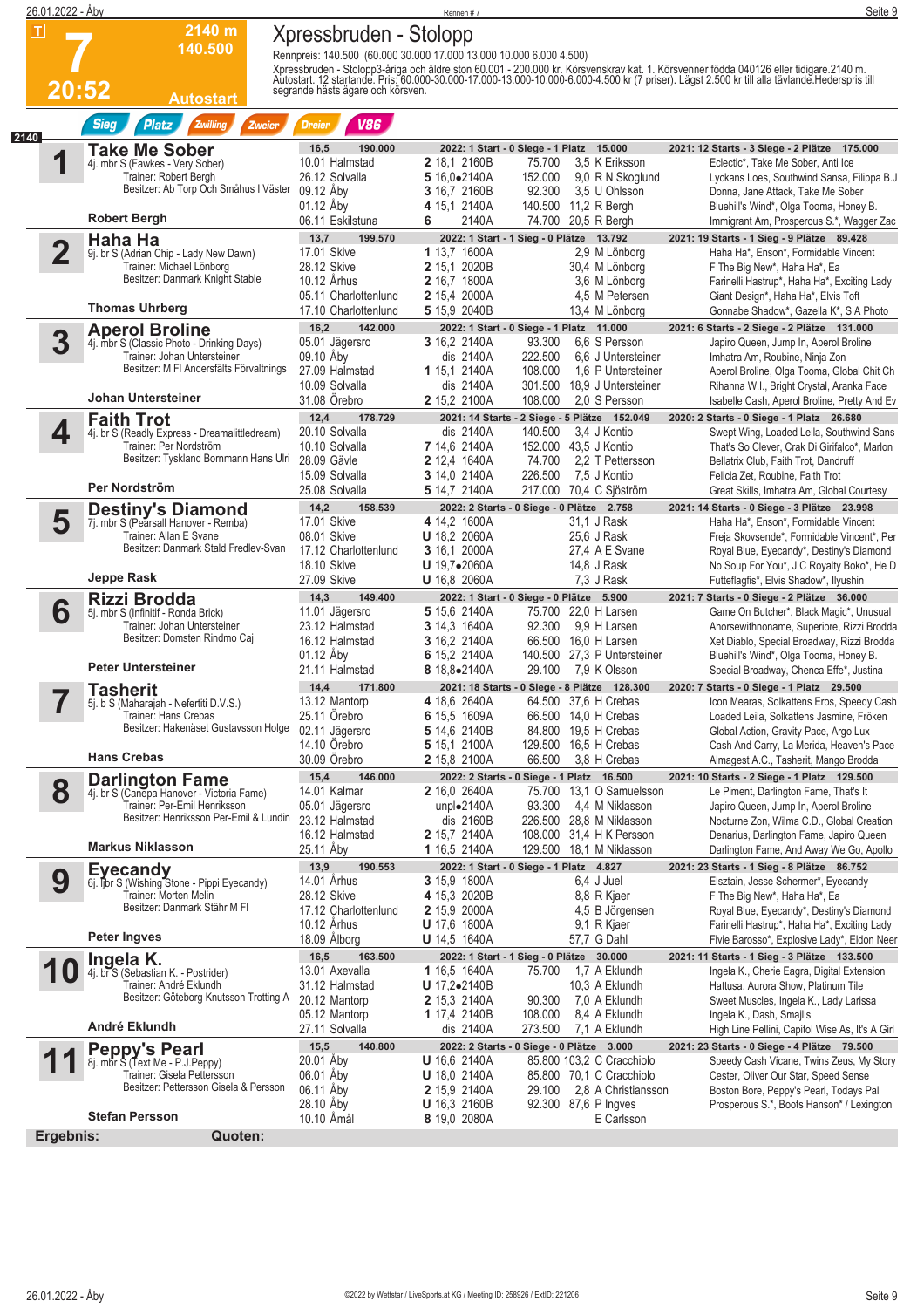|      | 26.01.2022 - Åby |                                                                      |                                                                     | Rennen #8                                |                                                                     | Seite 10                                                                                                                                                                                                                          |
|------|------------------|----------------------------------------------------------------------|---------------------------------------------------------------------|------------------------------------------|---------------------------------------------------------------------|-----------------------------------------------------------------------------------------------------------------------------------------------------------------------------------------------------------------------------------|
|      | $\blacksquare$   | 3140 m                                                               | Januaristayern                                                      |                                          |                                                                     |                                                                                                                                                                                                                                   |
|      |                  | 140.500                                                              | Rennpreis: 140.500 (60.000 30.000 17.000 13.000 10.000 6.000 4.500) |                                          |                                                                     |                                                                                                                                                                                                                                   |
|      |                  |                                                                      |                                                                     |                                          |                                                                     |                                                                                                                                                                                                                                   |
|      | 21:15            |                                                                      |                                                                     |                                          |                                                                     | Januaristayern3-åriga och äldre högst 1.000.000 kr. Körsvenskrav kat. 1. Körsvenner födda 040126 eller tidigare 3140 m. Tillägg 20 m vid<br>vunna 250.001 kr. 40 m vid 500.001 kr Pris: 60.000-30.000-17.000-13.000-10.000-6.000- |
|      |                  | Bänderstart                                                          |                                                                     |                                          |                                                                     |                                                                                                                                                                                                                                   |
| 3140 |                  | <b>Sieg</b><br><b>Platz</b><br><b>Zwilling</b><br>Zweier             | <b>Dreier</b><br>V4                                                 | <b>V86</b>                               |                                                                     |                                                                                                                                                                                                                                   |
|      |                  | <b>Quite A Soldier</b>                                               | 231.500<br>16,6                                                     |                                          | 2022: 1 Start - 0 Siege - 0 Plätze 1.500                            | 2021: 9 Starts - 0 Siege - 0 Plätze 23.700                                                                                                                                                                                        |
|      |                  | 8j. br W (Quite Easy U.S. - Solan)<br>Trainer: Veronica Haglund      | 11.01 Jägersro                                                      | <b>U</b> 15.3 2140A                      | 75.700 37,8 G Johansson                                             | A Whispering Angel, Evolution On Track*, S                                                                                                                                                                                        |
|      |                  | Besitzer: Getinge Haglund Veronica                                   | 15.12 Jägersro<br>18.10 Åby                                         | $U$ 16,7 $\bullet$ 2140A<br>4 14,5 2140A | 74.700 32,6 H B Johansson<br>74.700 61,1 J Lövgren                  | Son Of Sizzling*, Osborn Trot, Loveley Lass<br>Global Lover, Woudstra, Can Win Ixi                                                                                                                                                |
|      |                  |                                                                      | 22.07 Kalmar                                                        | dis 2140A                                | 60.600 46.8 G Johansson                                             | Arturo Beech, Love Runs Out, Voyager Wes                                                                                                                                                                                          |
|      |                  | <b>Gustav Johansson</b>                                              | 01.07 Aby                                                           | 8 16,4 2640A                             | 94.300 118,3 H B Johansson                                          | Jimmy Arthur, Chilli Reerstrup, Global Unde                                                                                                                                                                                       |
|      |                  | <b>Amore Passo V.W.</b>                                              | 17,2<br>249.700<br>25.02 Kalmar                                     | 1 15,2 2640A                             | 2021: 3 Starts - 3 Siege - 0 Plätze 100.000                         | 2020: 5 Starts - 2 Siege - 2 Plätze 86.500                                                                                                                                                                                        |
|      |                  | 8j. b W (Orlando Vici - Investera C.D.)<br>Trainer: Lars Brindeborg  | 10.02 Jägersro                                                      | 1 16,0 2140A                             | 66.500<br>1.6 S Persson<br>92.300<br>1,9 C Cracchiolo               | Amore Passo V.W., Granit De La Roque, In<br>Amore Passo V.W., Quantum Yankee, Inaz                                                                                                                                                |
|      |                  | Besitzer: Uppsala Easy Kb                                            | 11.01 Halmstad                                                      | 1 18,2 2640B                             | 84.800<br>1,7 J M Oscarsson                                         | Amore Passo V.W., Massive Attack, Kadett                                                                                                                                                                                          |
|      |                  | <b>Stefan Persson</b>                                                | 22.12 Jägersro                                                      | 1 14,8 2140A                             | 74.200<br>3,3 T Uhrberg                                             | Amore Passo V.W., Happy Few, Osborn Tro                                                                                                                                                                                           |
| 3160 |                  |                                                                      | 09.12 Jägersro                                                      | 1 15,7 2140A                             | 74.200<br>3.9 J M Oscarsson                                         | Amore Passo V.W., Livi Offshore*, Rock Th                                                                                                                                                                                         |
|      | 3                | <b>Digital Indy</b><br>5j. br W (Super Photo Kosmos - Indescribable) | 15,4<br>362.958<br>05.01 Jägersro                                   | 3 15,1 2640A                             | 2022: 1 Start - 0 Siege - 1 Platz 32.000<br>245,000 12.8 V Rosleff  | 2021: 10 Starts - 2 Siege - 2 Plätze 110.058<br>Hannibal Face, Hilltop Hawk, Digital Indy                                                                                                                                         |
|      |                  | Trainer: Ola Karlsson                                                | 21.12 Jägersro                                                      | 1 15,4 3140B                             | 84.800 40.5 V Rosleff                                               | Digital Indy, Pacific Face, Maestro Crowe                                                                                                                                                                                         |
|      |                  | Besitzer: Petersson Catharina & Karlss                               | 05.11 Charlottenlund                                                | 5 16,7 2540B                             | 3,9 J Sjunnesson                                                    | Bell Man*, Chablis*, Unstoppable                                                                                                                                                                                                  |
|      |                  | <b>Victor Rosleff</b>                                                | 30.09 Aby<br>13.07 Jägersro                                         | <b>U</b> 17,3 2640B<br>6 13,6 2140A      | 5,5 J Sjunnesson<br>92.300<br>84.800<br>5,8 J Sjunnesson            | Beckham*, Sergie Phefirst, Ture L.A.<br>Even Steven*, Bramante Ors*, Bravo Sabot                                                                                                                                                  |
|      |                  | <b>Cambria</b>                                                       | 12,4<br>449.017                                                     |                                          | 2022: 1 Start - 0 Siege - 1 Platz 20.000                            | 2021: 10 Starts - 1 Sieg - 4 Plätze 170.217                                                                                                                                                                                       |
|      | 4                | 7j. br W (Timoko - Borga Brunett)                                    | 11.01 Eskilstuna                                                    | <b>2</b> 14,4 2640A                      | 93.300<br>3,7 T Dalborg                                             | Kimi Di Quattro, Cambria, Charles Du Sud                                                                                                                                                                                          |
|      |                  | Trainer: Thomas Dalborg                                              | 23.12 Halmstad                                                      | dis 2640A                                | 226.500<br>9,1 T Dalborg                                            | Incredible Wine, Cruise, Frodo Cash                                                                                                                                                                                               |
|      |                  | Besitzer: Stall Dalborg Ab(Dalborg T) &                              | 27.11 Axevalla                                                      | 5 16,5 3180B<br>2 14,6 2600A             | 94.300<br>2.7 T Dalborg                                             | Testa Di Cavolo, Oskar Run, Milos Ganador                                                                                                                                                                                         |
|      |                  | <b>Thomas Dalborg</b>                                                | 13.11 Bjerke<br>30.10 Jägersro                                      | U 16,2•3160B                             | 5,3 T Dalborg<br>250.000<br>31,2 T Dalborg                          | C Nu Gilbak*, Cambria, Zenato<br>Hurricane Silas, Digital Dominance, Thriller                                                                                                                                                     |
| 3180 |                  | <b>El Toro</b>                                                       | 13,7<br>647.702                                                     |                                          | 2022: 1 Start - 0 Siege - 0 Plätze 1.500                            | 2021: 12 Starts - 1 Sieg - 4 Plätze 57.400                                                                                                                                                                                        |
|      | 5                | 8j. f W (Reach De Vandel - Rue Des Melezes)                          | 13.01 Axevalla                                                      | <b>U</b> $18,1\bullet 2160B$             | 93.300 60,8 J Carre                                                 | Rally Gunnar, Souvenir d'Inverne, Nisse Så                                                                                                                                                                                        |
|      |                  | Trainer: Jonathan Carre<br>Besitzer: Carre Jonathan                  | 23.12 Halmstad                                                      | <b>2</b> 17,0 2140AM                     | 3.4 J Carre<br>74.700                                               | Zurich As*, El Toro, K.B.Millanson                                                                                                                                                                                                |
|      |                  |                                                                      | 09.12 Aby<br>29.10 Kalmar                                           | 6 15,6 2180B<br>2 16,5 2180BM            | 94.300<br>80,4 J Carre<br>66.500<br>9.8 S Adolfsson                 | Gloster Gladiator, Chili Jordan, Majors Amor<br>Dynamic Raja, El Toro, Anemon                                                                                                                                                     |
|      |                  | <b>Jonathan Carre</b>                                                | 24.10 Aby                                                           | 2 15.8 2160BM                            | J Brunzell                                                          |                                                                                                                                                                                                                                   |
|      |                  | <b>Keegan Trot</b>                                                   | 14,7<br>511.500                                                     |                                          | 2022: 1 Start - 1 Sieg - 0 Plätze 35.000                            | 2021: 24 Starts - 3 Siege - 5 Plätze 193.500                                                                                                                                                                                      |
|      | 6                | 6j. br W (Ready Cash - Caddie Geisha)<br>Trainer: Hanna Lähdekorpi   | 10.01 Halmstad                                                      | 1 15,8 2660B                             | 3.1 H Lähdekorpi<br>85.800<br>84.800<br>35,5 H Lähdekorpi           | Keegan Trot, First One In, Fönix Vang                                                                                                                                                                                             |
|      |                  | Besitzer: K M Hästfarm I Holm Ab                                     | 21.12 Jägersro<br>06.12 Halmstad                                    | 4 15,5•3160B<br>4 16,1 2660B             | 84.800<br>2,8 H Lähdekorpi                                          | Digital Indy, Pacific Face, Maestro Crowe<br>Global Action, Encore Cloc*, Garry S.T.                                                                                                                                              |
|      |                  |                                                                      | 30.11 Jägersro                                                      | 6 $15,9$ $\bullet$ $2160B$               | 114.500<br>8,1 H Lähdekorpi                                         | Borups Racing, Bellmondo, Vasco De Gam                                                                                                                                                                                            |
|      |                  | Hanna Lähdekorpi                                                     | 18.11 Aby                                                           | <b>2</b> 15,2 2160B                      | 94.300<br>4.2 H Lähdekorpi                                          | Global Virgin, Keegan Trot, Princess Carmo                                                                                                                                                                                        |
|      |                  | <b>Bubba Degato</b><br>11j. b W (Make It Happen - Olympia Degato)    | 11,4<br>916.200<br>12.01 Aby                                        | 7 16,2 2180B                             | 2022: 1 Start - 0 Siege - 0 Plätze 4.500<br>140.500 82,9 W Karlsson | 2021: 14 Starts - 0 Siege - 2 Plätze 61.000                                                                                                                                                                                       |
|      |                  | Trainer: Olof Thorson                                                | 18.11 Aby                                                           | 4 14,6 2160B                             | 43.300 12,2 W Karlsson                                              | Broadway Sun*, Quantum Roc, Kadett Brod<br>Innovation Love, Can Lane, Dokonjo                                                                                                                                                     |
|      |                  | Besitzer: Karlsson Roland, Wilma, Kersti                             | 03.11 Aby                                                           | <b>U</b> 16,2 2660B                      | 140.500 121,1 W Karlsson                                            | Fighter Marke, Samson, Milos Ganador                                                                                                                                                                                              |
|      |                  | Wilma Karlsson                                                       | 24.10 Aby                                                           | $U 20,3-2140A$                           | 29.100 18.5 W Karlsson                                              | Chili Jordan, Vischio Holz, Can Lane                                                                                                                                                                                              |
|      |                  |                                                                      | 30.09 Åby                                                           | <b>U</b> 13,9 2140A                      | 92.300 65,3 W Karlsson                                              | Bordeaux S., Reddington, Inertial                                                                                                                                                                                                 |
|      | 8                | <b>Ornello</b><br>6j. f H (Love You - Ornellaia)                     | 13,5<br>570.700<br>11.01 Jägersro                                   | <b>U</b> 14,7 2140A                      | 2022: 1 Start - 0 Siege - 0 Plätze 1.500<br>75.700 13,7 C Lugauer   | 2021: 16 Starts - 2 Siege - 2 Plätze 218.900<br>Izzi's Newport*, Free Bird*, Can Tab                                                                                                                                              |
|      |                  | Trainer: Conrad Lugauer                                              | 21.12 Jägersro                                                      | <b>U</b> 15,6 3160B                      | 84.800 13,7 C Lugauer                                               | Digital Indy, Pacific Face, Maestro Crowe                                                                                                                                                                                         |
|      |                  | Besitzer: Tyskland Auer Susanne                                      | 15.12 Jägersro                                                      | 5 14,5 2140A                             | 74.700<br>7,9 P Ingves                                              | Romero, Spartak Face, Cody                                                                                                                                                                                                        |
|      |                  | <b>Conrad Lugauer</b>                                                | 27.11 Axevalla<br>10.11 Jägersro                                    | 7 16,6●3180B<br>U 14,7 2160B             | 94.300<br>6,8 M Elias<br>140.500<br>3,8 C Lugauer                   | Testa Di Cavolo, Oskar Run, Milos Ganador<br>Global Workaholic, Conrads Massiv, Evoluti                                                                                                                                           |
|      |                  | <b>Gullabo Däck Bling</b>                                            | 13,3<br>804.500                                                     |                                          | 2021: 12 Starts - 0 Siege - 5 Plätze 169.400                        | 2020: 14 Starts - 2 Siege - 4 Plätze 186.400                                                                                                                                                                                      |
|      | 9                | 9j. br W (Enjoy Lavec - Gullabo Däck Aces)                           | 22.11 Mantorp                                                       | <b>U</b> 16,5 3180B                      | 114.500 12,4 A Knutsson                                             | Persos Otello, McGarret, Miss Moneypenny                                                                                                                                                                                          |
|      |                  | Trainer: Kent Knutsson                                               | 11.10 Mantorp                                                       | 3 16,9 3660B                             | 114.500 22,3 A Knutsson                                             | Husse Boko, Madronjo, Gullabo Däck Bling                                                                                                                                                                                          |
|      |                  | Besitzer: Firma Gullabo Däckfynd                                     | 17.09 Kalmar<br>26.08 Kalmar                                        | 2 15,7 3160B                             | 324.000<br>6,9 A Knutsson<br>140.500 18,9 A Knutsson                | Husse Boko, Gullabo Däck Bling, Ferrari Sis                                                                                                                                                                                       |
|      |                  | <b>Anton Knutsson</b>                                                | 12.08 Aby                                                           | <b>2</b> 16,4 3180B<br>U 14,5 2660B      | 92.300<br>59,4 A Knutsson                                           | Hurricane Silas, Gullabo Däck Bling, Benedi<br>Give Me Five F.R.*, Bubba Degato, Henri Si                                                                                                                                         |
|      |                  | <b>Appaloosa</b>                                                     | 12,6<br>847.400                                                     |                                          | 2022: 1 Start - 0 Siege - 0 Plätze 7.500                            | 2021: 8 Starts - 2 Siege - 1 Platz 139.000                                                                                                                                                                                        |
|      |                  | 7j. br S (Maharajah - Quadrupedans)                                  | 10.01 Halmstad                                                      | 4 13,6 1640A                             | 93.300<br>7,0 B Falsig                                              | Bellmondo, Eppur Si Muove, Spartak Face                                                                                                                                                                                           |
|      |                  | Trainer: Bo Falsig<br>Besitzer: Pure Islet Ab & Ragnar Bjurfo        | 08.12 Jägersro                                                      | 5 15,0 2160B                             | 140.500 16,7 B Falsig                                               | Eight Hour, Divane Godiva, Beluga West                                                                                                                                                                                            |
|      |                  |                                                                      | 08.11 Mantorp<br>31.08 Vaggeryd                                     | 4 15,3 2160B<br><b>U</b> 13,6 1640A      | 66.500 20,4 B Falsig<br>60.600<br>4,3 B Falsig                      | Isan, Gitane d'Inverne, Emma Rae<br>Majors Corona, Rapid On Line, Precious Lor                                                                                                                                                    |
|      |                  | <b>Bo Falsig</b>                                                     | 21.04 Jägersro                                                      | <b>U</b> 13,4 1640A                      | 140.500<br>4,5 B Falsig                                             | Zaira Del Ronco, Super Queen C.*, Beluga                                                                                                                                                                                          |
|      |                  | <b>Vikings Preacher</b>                                              | 12,4<br>913.800                                                     |                                          | 2022: 1 Start - 0 Siege - 0 Plätze 5.000                            | 2021: 5 Starts - 1 Sieg - 1 Platz 95.000                                                                                                                                                                                          |
|      |                  | 8j. Ijbr W (Pastor Stephen - Ellen Will)                             | 06.01 Åby                                                           | 6 16,2 2180BM                            | 75.700<br>7,7 J Carre                                               | Hövding Sting, Botticelli Grif*, Enorm Då                                                                                                                                                                                         |
|      |                  | Trainer: Stefan Granlund<br>Besitzer: Billdal TI Trav & Konsult Ab   | 13.03 Axevalla<br>24.02 Solvalla                                    | <b>U</b> 14,6 2180B<br>4 14,3 2140B      | 226.500 24,4 K Oscarsson<br>222.500 18,3 K Widell                   | Hindenburg Am, Draupner, Starbec's A.To Z<br>Antonio Trot, Stoletheshow, Betting Rebel                                                                                                                                            |
|      |                  |                                                                      | 03.02 Aby                                                           | 6 16,7 3140A                             | 140.500<br>8,0 A Christiansson                                      | Ivory Di Quattro, Panamera, Vincent As                                                                                                                                                                                            |
|      |                  | <b>Markus Niklasson</b>                                              | 14.01 Aby                                                           | 3 15,3 2180BM                            | 84.800<br>3,1 M Andersson                                           | Robin Hood, Sebastian Hall, Vikings Preach                                                                                                                                                                                        |
|      | Ergebnis:        | Quoten:                                                              |                                                                     |                                          |                                                                     |                                                                                                                                                                                                                                   |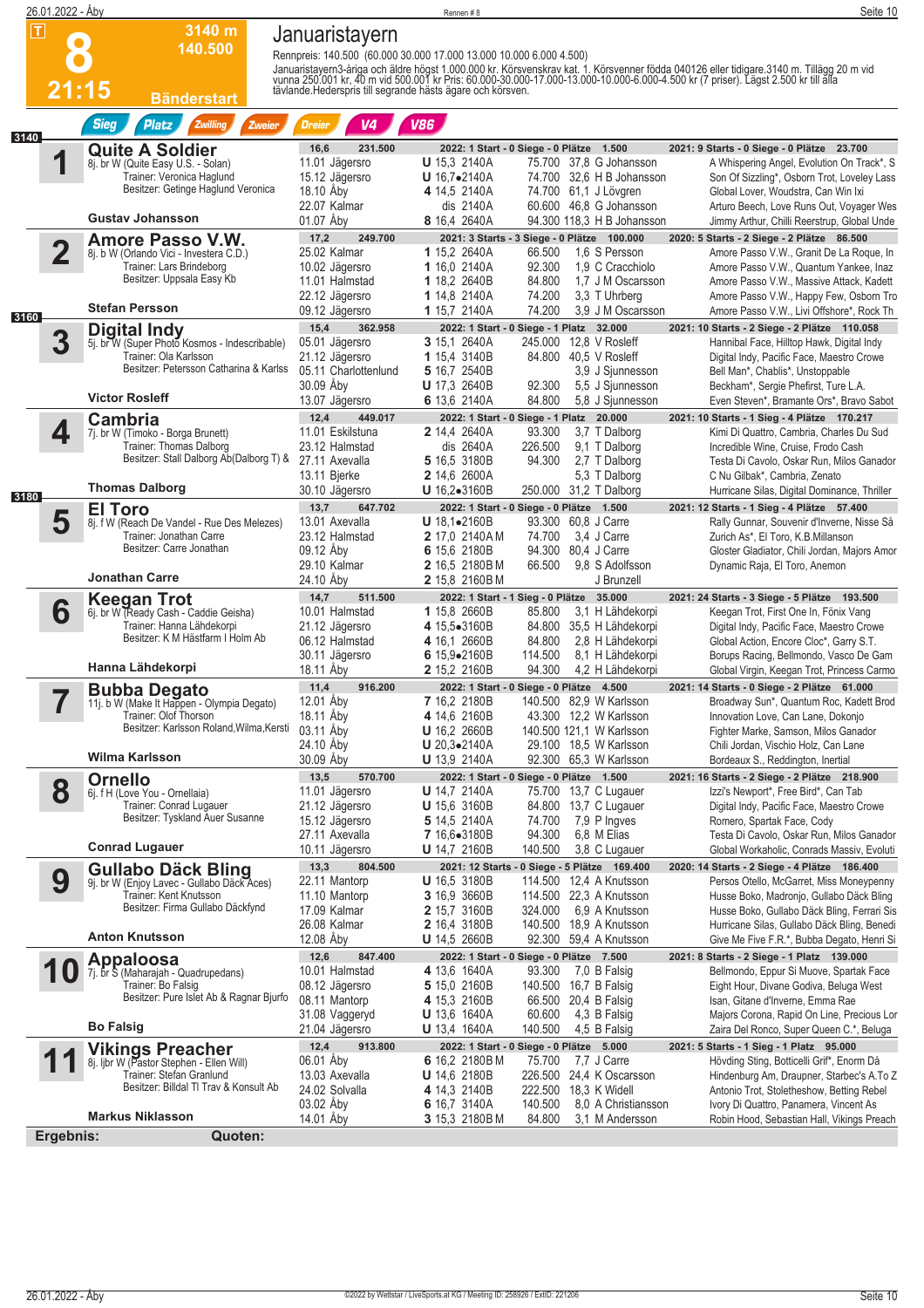| 26.01.2022 - Åby        |                                                                                              |                                                | Rennen #9                                                                                                       |                                                       | Seite 11                                                                                                                                                                                                                         |
|-------------------------|----------------------------------------------------------------------------------------------|------------------------------------------------|-----------------------------------------------------------------------------------------------------------------|-------------------------------------------------------|----------------------------------------------------------------------------------------------------------------------------------------------------------------------------------------------------------------------------------|
| $\overline{\mathbf{I}}$ | 2140 m<br>140.500                                                                            |                                                | Välkommen till V75 Champions 12 februari<br>Rennpreis: 140.500 (60.000 30.000 17.000 13.000 10.000 6.000 4.500) |                                                       |                                                                                                                                                                                                                                  |
| 21:40                   | <b>Autostart</b>                                                                             |                                                |                                                                                                                 |                                                       | Välkommen till V75 Champions 12 februari3-åriga och äldre lägst 500.001 kr. Körsvenskrav kat. 1. Körsvenner födda 040126 eller<br>tidigare.2140 m. Autostart. 12 startande. Pris: 60.000-30.000-17.000-13.000-10.000-6.000-4.500 |
|                         | <b>Sieg</b><br><b>Platz</b><br>Zwilling<br>Zweier                                            | V <sub>2</sub><br><b>Dreier</b>                | V <sub>4</sub><br><b>V86</b>                                                                                    |                                                       |                                                                                                                                                                                                                                  |
| 2140                    | <b>Atout Du Hainaut</b>                                                                      | 3.555.341<br>11,0                              | 2022: 1 Start - 0 Siege - 0 Plätze 2.500                                                                        |                                                       | 2021: 8 Starts - 0 Siege - 2 Plätze 144.000                                                                                                                                                                                      |
| 1                       | 12j. f W (Gazouillis - Pivoine Folle)<br>Trainer: Jonathan Carre<br>Besitzer: Carre Jonathan | 08.01 Mantorp<br>26.12 Solvalla                | <b>U</b> 14,7 2140A<br>U 16,3 3220B                                                                             | 329.000 231,6 J Carre<br>636.000 132,4 J Carre        | Remarkable Feet, Lucifer Lane, Västerboont<br>Carry Cash, Djokovic*, Silver Bullit                                                                                                                                               |
|                         | <b>Jonathan Carre</b>                                                                        | 09.12 Aby<br>30.10 Jägersro<br>18.09 Färiestad | 20,5 2140B QU<br>dis 2140AM<br>114.500<br>dis 2140AM<br>140.500                                                 | J Carre<br>5.9 J Carre<br>2.3 A Erixon                | Qualifikation<br>Shoqun D.K., Vincent As, Vagabond Bi<br>M.T.Joinville, Linus Boy, Colibri Des Pins                                                                                                                              |
|                         |                                                                                              | 10,4<br>6.016.901                              | 2022: 1 Start - 0 Siege - 1 Platz 40.000                                                                        |                                                       | 2021: 5 Starts - 1 Sieg - 1 Platz 67.000                                                                                                                                                                                         |
| $\overline{\mathbf{2}}$ | <b>Västerboonthenews</b><br>14j. mbr W (Credit Winner - Sandra Dime)                         | 08.01 Mantorp                                  | 3 13,4 2140A                                                                                                    | 329.000 59.2 J Takter                                 | Remarkable Feet, Lucifer Lane, Västerboont                                                                                                                                                                                       |
|                         | Trainer: Lars Brindeborg                                                                     | 26.12 Solvalla                                 | <b>U</b> 13,8 2140A                                                                                             | 636.000 111,7 C J Jepson                              | Gareth Boko, Snowstorm Hanover, Lucifer L                                                                                                                                                                                        |
|                         | Besitzer: Billdal Parkköken I Göteborg                                                       | 11.12 Åby                                      | <b>U</b> 15,0 2140A                                                                                             | 431.500 76,5 T Uhrberg                                | Ble Du Gers*, Lucifer Lane, Ubiquarian Fac                                                                                                                                                                                       |
|                         | <b>Carl Johan Jepson</b>                                                                     | 20.11 Jägersro<br>08.11 Halmstad               | 4 12,6 2140A<br>3 11,8 1640A                                                                                    | 329.000 65,5 J Takter<br>92.300<br>7,5 J Takter       | Mindyourvalue W.F., Gareth Boko, Dragster<br>Dear Friend, Gareth Boko, Västerboonthene                                                                                                                                           |
|                         | <b>Staro Leonardo</b>                                                                        | 10,7<br>1.904.388                              | 2022: 1 Start - 0 Siege - 1 Platz 32.000                                                                        |                                                       | 2021: 13 Starts - 5 Siege - 1 Platz 239.000                                                                                                                                                                                      |
| 3                       | 8j. b W (Make It Happen - Staro Bella Donna)                                                 | 05.01 Jägersro                                 | 3 13,7 2160B<br>245.000                                                                                         | 3,2 J Lövgren                                         | M.T.Oscar, Nero Maximus*, Staro Leonardo                                                                                                                                                                                         |
|                         | Trainer: Joakim Lövgren                                                                      | 03.12 Kalmar                                   | 1 11,9 1640A                                                                                                    | 84.800<br>1,7 J Lövgren                               | Staro Leonardo, Speedy Face, Zio Tom Jet                                                                                                                                                                                         |
|                         | Besitzer: Stall Leonardo Kb (Lövgren J                                                       | 16.11 Kalmar                                   | 1 13,6.2160B                                                                                                    | 84.800<br>1,4 J Lövgren                               | Staro Leonardo, Image Rapida, Felix V.M.                                                                                                                                                                                         |
|                         | Joakim Lövgren                                                                               | 02.11 Jägersro<br>25.10 Halmstad               | 1 12,3 2160B<br>$U$ 14,0 $\bullet$ 2200B<br>172.500                                                             | 84.800<br>3,6 J Lövgren<br>5,6 J Lövgren              | Staro Leonardo, Speedy Face, Don Cash<br>Ornello, Spinal Tap A.T., Ingesson                                                                                                                                                      |
|                         |                                                                                              | 11,6<br>1.244.500                              |                                                                                                                 | 2021: 10 Starts - 2 Siege - 0 Plätze 341.000          | 2020: 15 Starts - 1 Sieg - 8 Plätze 318.000                                                                                                                                                                                      |
| 4                       | <b>Sandsjöns Enzo</b><br>7j. b H (Brioni - Disneygirl)                                       | 06.10 Åby                                      | <b>U</b> 14,2 2660B                                                                                             | 140.500 10,4 C Lugauer                                | Andre Ward*, Milos Ganador, Dortmund                                                                                                                                                                                             |
|                         | Trainer: Conrad Lugauer                                                                      | 18.09 Färjestad                                | dis 1640A<br>278.500                                                                                            | 7,8 C Lugauer                                         | Adde S.H., Majestic Man*, Ingo                                                                                                                                                                                                   |
|                         | Besitzer: Uppsala Easy Kb                                                                    | 04.09 Jägersro                                 | 6 12,9 2140A                                                                                                    | 278.500 16,7 M Elias                                  | Rackham, Zio Tom Jet*, Sweetman                                                                                                                                                                                                  |
|                         | <b>Conrad Lugauer</b>                                                                        | 27.07 Jägersro<br>03.07 Färjestad              | 222.500<br>6 12,2 2140A<br>1 10,7 2140A                                                                         | 7,1 C Lugauer<br>540.000 62,4 C Lugauer               | Oscar L.A., Emoji*, Rackham<br>Sandsjöns Enzo, Born Unicorn, Zap Di Girif                                                                                                                                                        |
|                         |                                                                                              | 3.517.118<br>10,7                              | 2021: 15 Starts - 1 Sieg - 7 Plätze 235.500                                                                     |                                                       | 2020: 11 Starts - 0 Siege - 3 Plätze 136.400                                                                                                                                                                                     |
| 5                       | <b>Star Advisor Joli</b><br>13j. f W (Look De Star - Rocco's Advice)                         | 26.12 Solvalla                                 | 4 15.1 2140AM                                                                                                   | 92.300<br>9,9 S Liitiäinen                            | Linus Boy, Up To Me, Super Zantos                                                                                                                                                                                                |
|                         | Trainer: Sofia Aronsson                                                                      | 11.12 Aby                                      | 8 13,5 2140A                                                                                                    | 431.500 138,3 A Eklundh                               | Ble Du Gers*, Lucifer Lane, Ubiquarian Fac                                                                                                                                                                                       |
|                         | Besitzer: Stall B-Laget - Easy                                                               | 08.11 Halmstad                                 | <b>U</b> 11,9 1640A                                                                                             | 92.300 24,8 S Persson                                 | Dear Friend, Gareth Boko, Västerboonthene                                                                                                                                                                                        |
|                         | André Eklundh                                                                                | 19.10 Axevalla<br>09.10 Åby                    | 3 13,0 1640A                                                                                                    | 226.500 24,7 A Eklundh                                | Handsome Brad, Lawmaker, Star Advisor J                                                                                                                                                                                          |
|                         |                                                                                              |                                                | 8 15,2 2140AM                                                                                                   | 540.000 66,4   Aho                                    | Mindyourvalue W.F., Polycrates Face, Uncl                                                                                                                                                                                        |
| 6                       | <b>Zoko Lane</b><br>10j. b W (Zola Boko - Tango Gold)                                        | 1.679.802<br>12,0<br>13.01 Axevalla            | 2022: 1 Start - 0 Siege - 0 Plätze 7.500<br>4 16,3 2180B                                                        | 93.300<br>7,7 A Eklundh                               | 2021: 13 Starts - 1 Sieg - 1 Platz 71.300<br>Rally Gunnar, Souvenir d'Inverne, Nisse Så                                                                                                                                          |
|                         | Trainer: Roger Persson                                                                       | 28.10 Åby                                      | dis 2180B                                                                                                       | 94.300<br>2,7 B Goop                                  | Unit Brodde, Amorcer Levallo, Rapid On Lin                                                                                                                                                                                       |
|                         | Besitzer: Uppsala Easy Kb                                                                    | 12.10 Jägersro                                 | $U$ 14,4 $\bullet$ 2140A                                                                                        | 82.800 28.9 J Svensson                                | Wild Love, Toddler, Shogun D.K.                                                                                                                                                                                                  |
|                         | <b>Thomas Uhrberg</b>                                                                        | 15.09 Aby                                      | <b>U</b> 13,8 2640A                                                                                             | 140.500 32,9 K Oscarsson                              | Emoji*, Partizan Face, Vikens High Yield                                                                                                                                                                                         |
|                         |                                                                                              | 04.09 Jägersro                                 | <b>U</b> 12,9 2140A                                                                                             | 278,500 50.9 T Uhrberg                                | Rackham, Zio Tom Jet*, Sweetman                                                                                                                                                                                                  |
| ▼                       | <b>Zenit Brick</b><br>11j. br W (Make It Happen - Exi Svärd)                                 | 11,0<br>5.276.996<br>08.01 Mantorp             | 2022: 1 Start - 0 Siege - 0 Plätze 11.500<br>6 13,6 2140A                                                       | 329.000 52,0 A Lövdal                                 | 2021: 5 Starts - 0 Siege - 1 Platz 42.000<br>Remarkable Feet, Lucifer Lane, Västerboont                                                                                                                                          |
|                         | Trainer: Philip Di Luca                                                                      | 17.03 Solvalla                                 | <b>U</b> $15,6 \bullet 2140A$                                                                                   | 222.500 44,0 E Adielsson                              | Sorbet, Milligan's School, Forfantone Am                                                                                                                                                                                         |
|                         | Besitzer: Tystberga Norrby Säteri Ab                                                         | 27.02 Romme                                    | dis 1640A                                                                                                       | 329.000 11,3 E Adielsson                              | Disco Volante, Hazard Boko, Evaluate                                                                                                                                                                                             |
|                         | <b>Kevin Oscarsson</b>                                                                       | 20.02 Mantorp                                  | unplo2140A<br>329.000                                                                                           | 7,4 E Adielsson                                       | Evaluate, Västerbo Grosbois, Disco Volante                                                                                                                                                                                       |
|                         |                                                                                              | 30.01 Eskilstuna                               | <b>3</b> 13,7 2140A                                                                                             | 329.000 29,1 E Adielsson                              | Hawk Cliff, Sorbet, Zenit Brick                                                                                                                                                                                                  |
| 8                       | <b>Benjamin Evo</b>                                                                          | 2.023.281<br>11,2<br>05.01 Jägersro            | 2022: 1 Start - 0 Siege - 0 Plätze 2.500<br>dis 2160B                                                           | 245.000 210,1 K Oscarsson                             | 2021: 10 Starts - 0 Siege - 2 Plätze 46.900<br>M.T.Oscar, Nero Maximus*, Staro Leonardo                                                                                                                                          |
|                         | 9j. mbr FI (Kadabra - China Tea Party)<br>Trainer: Håkan K Persson                           | 03.12 Kalmar                                   | 5 13,8 1640A                                                                                                    | 84.800 54,7 S Persson                                 | Staro Leonardo, Speedy Face, Zio Tom Jet                                                                                                                                                                                         |
|                         | Besitzer: Stall Loke                                                                         | 20.11 Jägersro                                 | 7 13,9 2140A                                                                                                    | 329.000 93,6 S Persson                                | Mindyourvalue W.F., Gareth Boko, Dragster                                                                                                                                                                                        |
|                         |                                                                                              | 08.10 Kalmar                                   | 3 15,0 2140A                                                                                                    | 29.100<br>2,1 H K Persson                             | Felix V.M., Jeans'n Passion, Benjamin Evo                                                                                                                                                                                        |
|                         | Johan Untersteiner                                                                           | 18.09 Jägersro                                 | 2 $15,8$ $\bullet$ $2140A$                                                                                      | 1,3 H K Persson<br>29.100                             | Regiment, Benjamin Evo, Ardesio                                                                                                                                                                                                  |
| 9                       | <b>Senator Roc</b>                                                                           | 12,5<br>1.003.968<br>10.09 Kalmar              | 2021: 13 Starts - 0 Siege - 4 Plätze 96.442<br><b>7</b> 14,8 2140A                                              | 29.100<br>3,6 C Fiore                                 | 2020: 15 Starts - 4 Siege - 4 Plätze 302.736<br>Earthquake Neo, Ritz Guiness, Felix V.M.                                                                                                                                         |
|                         | 11j. br H (Daguet Rapide - Zory Roc)<br>Trainer: Christian Fiore                             | 22.08 Vaggeryd                                 | $U$ 14,8 $\bullet$ 2140A                                                                                        | 222.500 82,8 C Fiore                                  | Nadal Broline, Valokaja Hindö*, Wild Love                                                                                                                                                                                        |
|                         | Besitzer: M FI Italien Tilotta Giuseppina                                                    | 12.08 Aby                                      | <b>2</b> 13,3 2180B                                                                                             | 43.300 44,6 C Fiore                                   | Jumeirah Boko, Senator Roc*, Tyson Diman                                                                                                                                                                                         |
|                         |                                                                                              | 29.07 Aby                                      | <b>U</b> 18,2 2140AM                                                                                            | 84.800 17,3 J Ivehag                                  | Tiptoe, Echelon, The Real Star                                                                                                                                                                                                   |
|                         | <b>Christian Fiore</b>                                                                       | 11.06 Milano                                   | 3 13,8 2720B                                                                                                    | 36,7 M Castaldo                                       |                                                                                                                                                                                                                                  |
|                         | Valokaja Hindö                                                                               | 09,3<br>8.029.048<br>08.01 Mantorp             | 2022: 1 Start - 0 Siege - 0 Plätze 15.000<br>5 13,6 2140A<br>329.000                                            | 9,4 S Persson                                         | 2021: 21 Starts - 1 Sieg - 2 Plätze 639.779<br>Remarkable Feet, Lucifer Lane, Västerboont                                                                                                                                        |
|                         | 11j. mbr H (Great Challenger - Hindö Enghave<br>Trainer: Per Henriksen                       | 26.12 Solvalla                                 | 8 13,2 2140A                                                                                                    | 636.000 75,2 S Persson                                | Gareth Boko, Snowstorm Hanover, Lucifer L                                                                                                                                                                                        |
|                         | Besitzer: Norge Djuve Eirik                                                                  | 11.12 Aby                                      | 6 13,1 2140A                                                                                                    | 431.500 14,9 S Persson                                | Ble Du Gers*, Lucifer Lane, Ubiquarian Fac                                                                                                                                                                                       |
|                         |                                                                                              | 30.11 Eskilstuna                               | 1 13,8 2140A                                                                                                    | 74.700<br>8,0 C J Jepson                              | Valokaja Hindö*, Snowstorm Hanover, Heav                                                                                                                                                                                         |
|                         | <b>Stefan Persson</b>                                                                        | 17.11 Solvalla                                 | <b>U</b> 13,9 2640A                                                                                             | 222.500 45,1 S Persson                                | Milligan's School, Lucifer Lane, Reckless                                                                                                                                                                                        |
|                         | <b>Flash Håleryd</b>                                                                         | 09,7<br>2.124.960                              | 2022: 1 Start - 0 Siege - 0 Plätze 7.500                                                                        |                                                       | 2021: 19 Starts - 0 Siege - 5 Plätze 212.600                                                                                                                                                                                     |
|                         | 10j. Ijbr W (Conway Hall - Looking Flashy)<br>Trainer: Ulf Stenströmer                       | 08.01 Mantorp<br>29.12 Orebro                  | <b>7</b> 13,6 2140A<br>7 14,4 2100A                                                                             | 329.000 100,6 M Jakobsson<br>226.500 25,1 U Ohlsson   | Remarkable Feet, Lucifer Lane, Västerboont<br>Baritone Artist, Randemar R.D., Niky Flax                                                                                                                                          |
|                         | Besitzer: Uppsala Easy Kb                                                                    | 07.12 Axevalla                                 | 5 15,3 2180B                                                                                                    | 5,1 C J Jepson<br>86.800                              | Flash Teemer, Can Lane, Justice Rhyme                                                                                                                                                                                            |
|                         |                                                                                              | 30.11 Eskilstuna                               | 4 14,2 2140A                                                                                                    | 74.700 42,3 U Ohlsson                                 | Valokaja Hindö*, Snowstorm Hanover, Heav                                                                                                                                                                                         |
|                         | <b>Magnus Jakobsson</b>                                                                      | 16.11 Axevalla                                 | 3 14,1 2180B                                                                                                    | 66.500<br>9,7 U Ohlsson                               | Ikaros Di Quattro, Power, Flash Håleryd                                                                                                                                                                                          |
|                         | <b>Ubiquarian Face</b>                                                                       | 1.835.250<br>10,7                              | 2022: 2 Starts - 0 Siege - 0 Plätze 5.000                                                                       |                                                       | 2021: 15 Starts - 1 Sieg - 3 Plätze 339.000                                                                                                                                                                                      |
|                         | 6j. br H (Joke Face - Babsane Face)<br>Trainer: Adrian Kolgjini                              | 15.01 Gävle<br>05.01 Jägersro                  | <b>U</b> 14,8 2640A<br>unpl $\bullet$ 2160B                                                                     | 329.000 25,2 P Lennartsson<br>245.000 14,8 A Kolgjini | Global Adventure, Milligan's School, Spickle<br>M.T.Oscar, Nero Maximus*, Staro Leonardo                                                                                                                                         |
|                         | Besitzer: M FI Mamilis Consulting Ab                                                         | 26.12 Solvalla                                 | <b>U</b> 13,4 2140A                                                                                             | 636.000 26,2 A Eriksson                               | Gareth Boko, Snowstorm Hanover, Lucifer L                                                                                                                                                                                        |
|                         |                                                                                              | 11.12 Aby                                      | <b>3</b> 12,7 2140A                                                                                             | 431.500 82,5 A Kolgjini                               | Ble Du Gers*, Lucifer Lane, Ubiquarian Fac                                                                                                                                                                                       |
|                         | Adrian Kolgjini                                                                              | 21.11 Vincennes                                | unpl 2100A                                                                                                      | 71,8 A Abrivard                                       |                                                                                                                                                                                                                                  |
| Ergebnis:               | Quoten:                                                                                      |                                                |                                                                                                                 |                                                       |                                                                                                                                                                                                                                  |